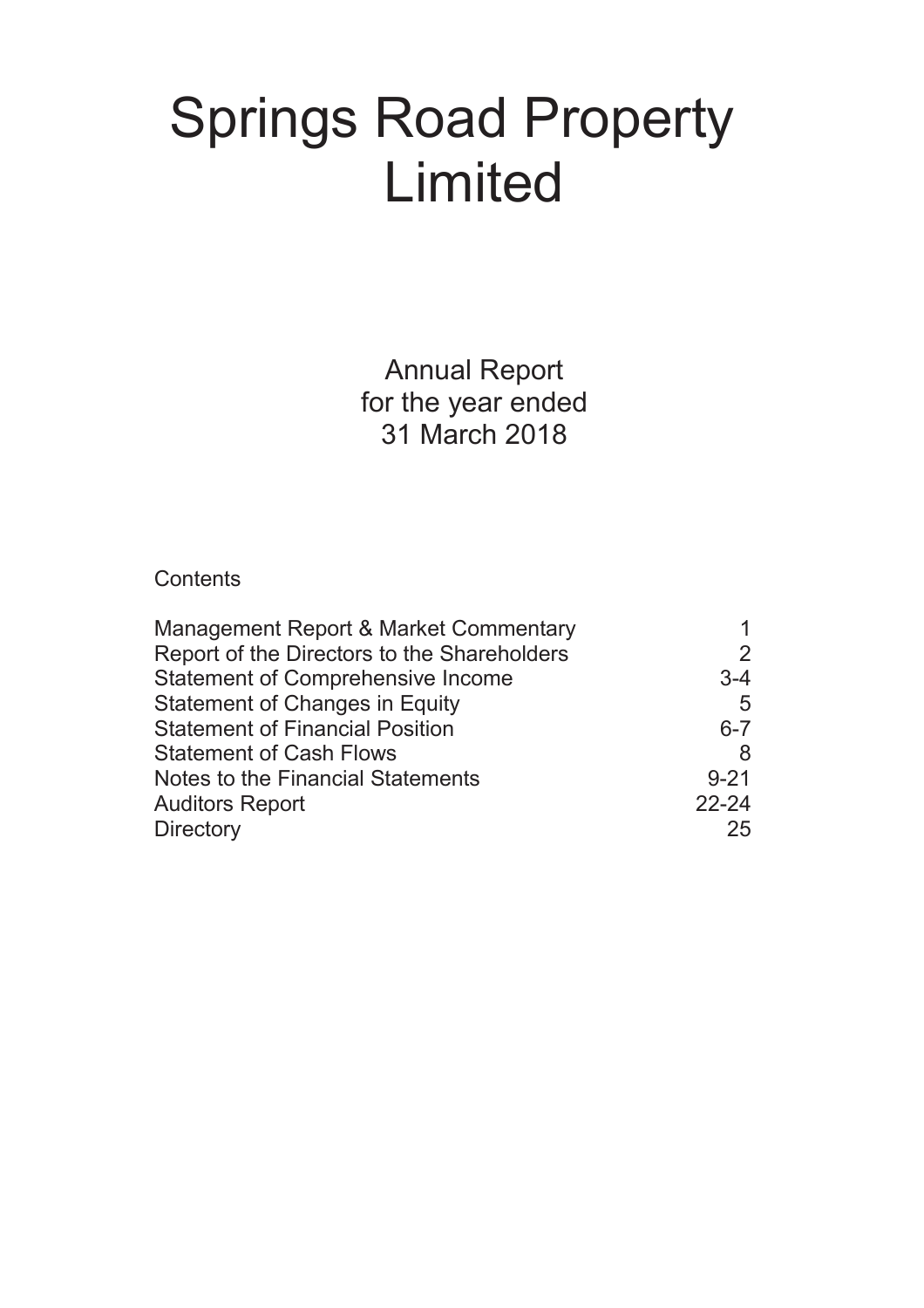# Management Report and Market Commentary

#### **Market overview**

Business confidence remains high and the economic outlook remains positive following the continued low interest rate & low inflation environment.

Leasing activity in the commercial market has continued to be strong over the last 12 months with demand for space in the Auckland office sector remaining high. Sentiment remains good with the prospects of further rental value growth through to the end of 2018.

Demand is expected to be softer into 2019 and beyond as the supply of new developments eases competition, providing tenants with more options.

Investment demand for the Auckland office sector remains strong, particularly for the large prime assets in the CBD and modern long let properties in prime fringe location.

#### **The property**

At 31 March the building was fully occupied. The lease to the main tenant, Counties Manukau District Health Board expires in April 2018 and at this time we have verbal agreement on terms for a new lease.

The property valuation at 31 March 2018 was 6,700,000 (2017: 6,700,000).

### **Results**

Operating profit was marginally higher than the prior year. There were small lifts in overall rental income, lower funding costs and lower Mortgage Bond interest. These were offset by one-off costs relating to the replacement of two air-conditioning units in the Rear Annex and a contribution to tenant's fitout costs.

Dividends totally 8 cents per share gave a return of 6.95% on the last traded price of \$1.15

#### **Mortgage Bonds – Mandatory conversion**

The mortgage bonds where converted to shares in January 2018. As indicated in last year's report the bonds were subject to a mandatory conversion as described in the original Investment prospectus. Each \$4,000 mortgage bond was settled by the issue of 4,000 shares.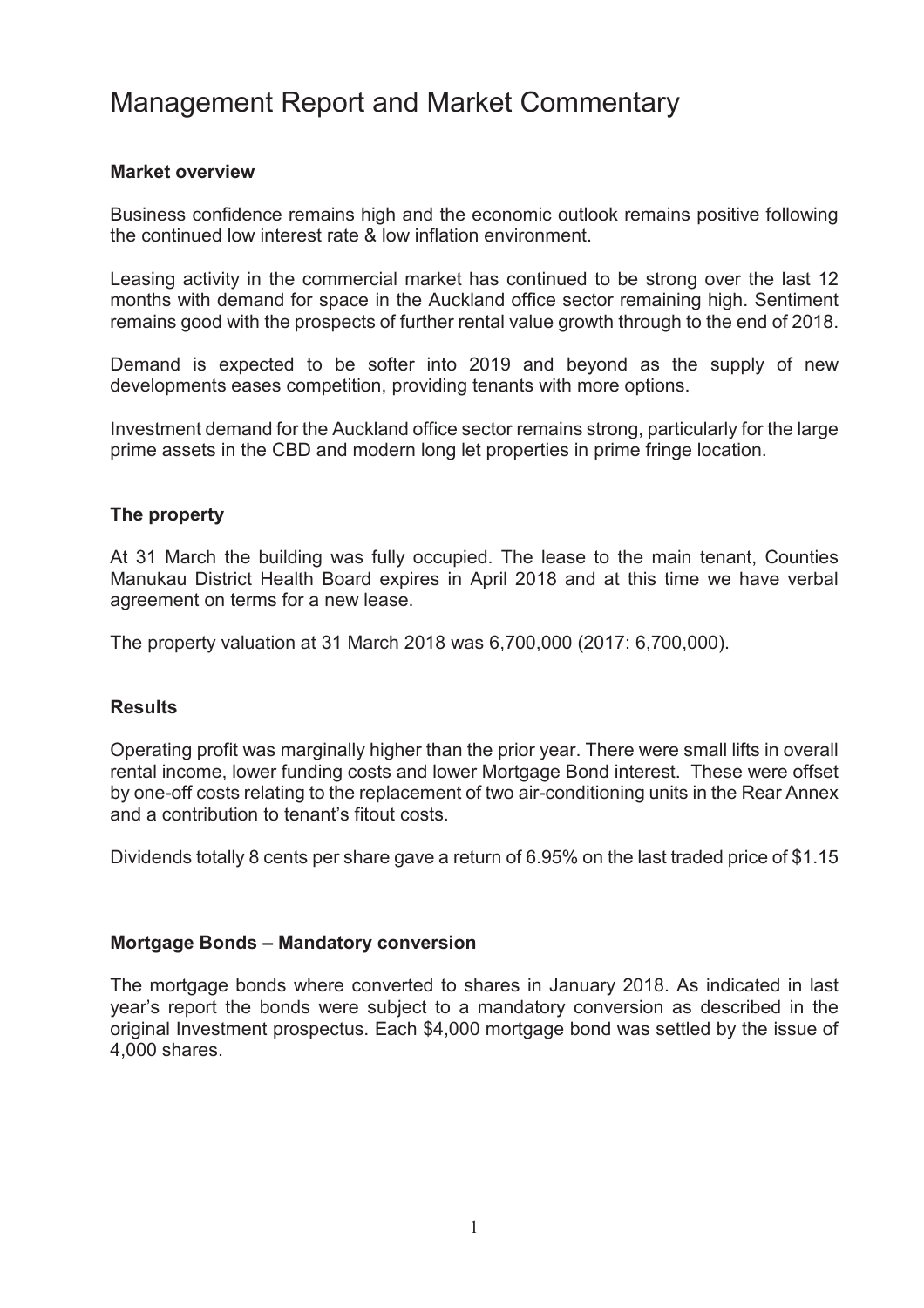# Report of the Directors to the Shareholders

Your Directors take pleasure in presenting their Annual Report including the financial statements of the Company for the year ended 31 March 2018.

#### *Activities*

The company is involved in the property rental business.

#### *Dividends*

\$231,200 was paid in dividends for the period ended 31 March 2018. There were no imputation credits attached.

#### *Directors*

The following persons held office as Directors during the year ended 31 March 2018.

Neil Allan Barnes – Ceased 26/2/2018 Michael John Millar Paul John Mephan – Appointed 13/2/2018

#### *Remuneration of Directors*

No Directors' remuneration was paid during the year ended 31 March 2018.

#### *Remuneration of employees*

No employee's remuneration exceeded \$100,000.

#### *Auditors*

Crowe Horwath of Nelson were reappointed as the company's auditors.

#### *Interests register*

The following are transactions recorded in the Interests Register for the year:

#### *Interested transactions*

All transactions conducted by the Company with Investment Services Limited are interested transactions, as Michael Millar is a Director of Investment Services Limited.

All transactions conducted by the Company with Activa Consulting Limited are interested transactions, as Neil Barnes is a Director of Activa Consulting Limited.

All transactions conducted by the Company with Corvus Consulting Limited are interested transactions, as Paul Mephan is a Director of Corvus Consulting Limited.

| <b>Corvus Consulting Limited</b><br>Accounting/registry services fees                              | 830      |
|----------------------------------------------------------------------------------------------------|----------|
| <b>Activa Consulting Limited</b><br>Accounting/registry services fees                              | 9,167    |
| Interested transactions were:<br><b>Investment Services Limited</b><br>Fee for Management services | \$33,500 |

#### *Share purchases*

There were no related party share trades during the year.

As a result of the conversion of Mortgage Bonds to Shares related party holdings have increased to: Investment Services Ltd - 65,000 (13,000) Michael John Millar – 20,000 (4,000) Neil Allan Barnes – 80,000 (16,000) Prior stapled parcels in brackets.

#### *Directors' loans*

There were no loans by the Company to the Directors.

#### *Directors' indemnity and insurance*

The Company's Directors are insured against liabilities to other parties (except the company or a related party of the company) that may arise from their positions as directors. The insurance does not cover liabilities arising from criminal actions.

For, and on behalf of, the Board

**CHAIRMAN** 

**DIRECTOR** 

Date: 5th July 2018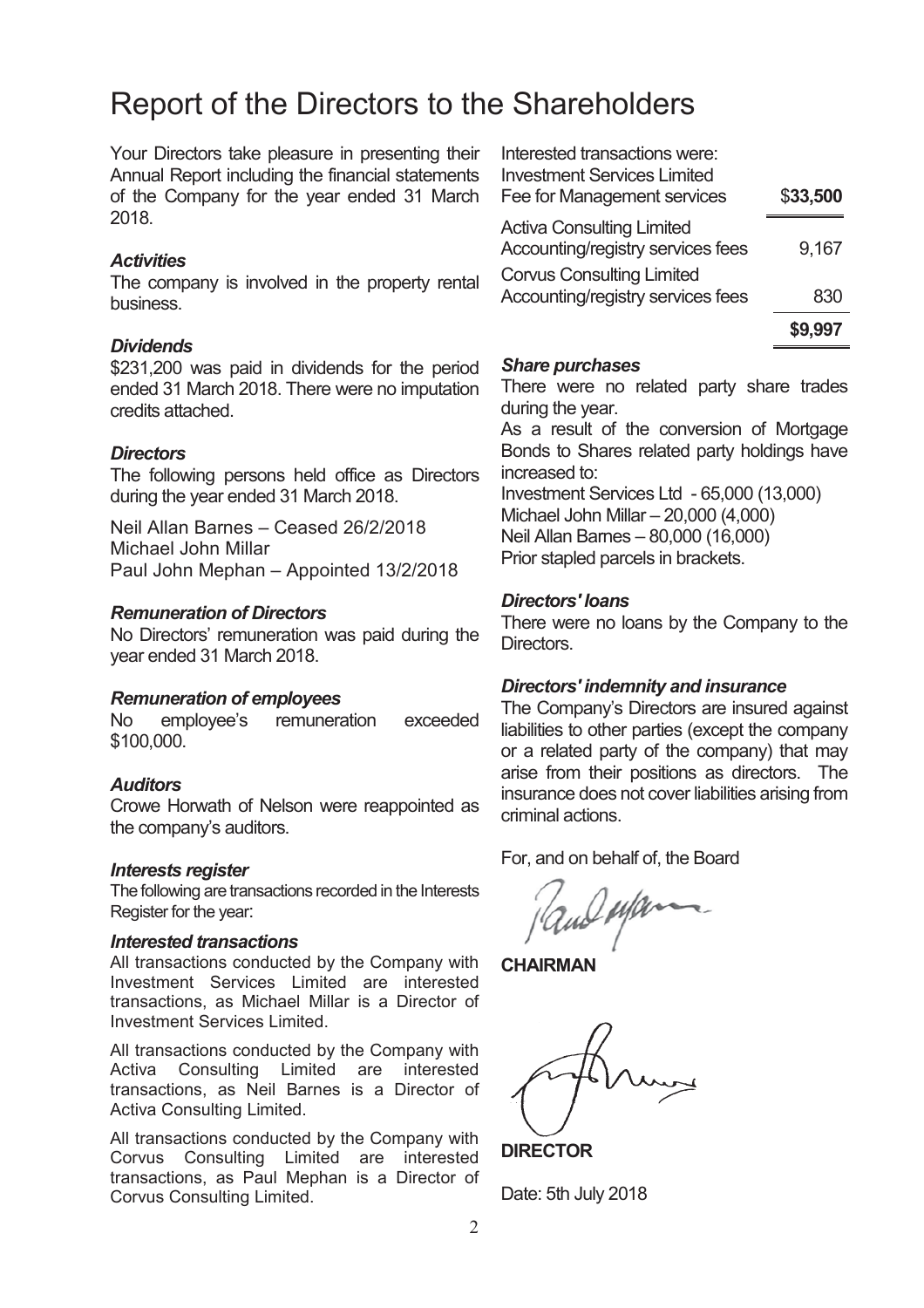# Springs Road Property Limited Statement of Comprehensive Income For the year ended 31 March 2018

|                                           | <b>Note</b>    | 2018<br>\$        | 2017<br>\$         |
|-------------------------------------------|----------------|-------------------|--------------------|
| <b>Revenue</b>                            |                |                   |                    |
| Rent revenue                              | $\overline{2}$ | 589,133           | 560,296            |
| Interest                                  |                | 622               | 1,420              |
|                                           |                | 589,755           | 561,716            |
| <b>Less expenditure</b>                   |                |                   |                    |
| <b>Accounting and Registry</b>            |                | 9,997             | 10,000             |
| <b>Audit fees</b>                         |                | 11,200            | 6,950              |
| Interest - Loans                          |                | 83,607<br>111,039 | 108,297<br>147,737 |
| - Mortgage Bonds<br><b>Custodian fees</b> |                | 1,500             | 1,500              |
| Printing, postage and stationery          |                | 604               | 776                |
| Management fees                           | 11             | 33,500            | 32,500             |
| Legal and professional fees               |                | 4,069             | 1,634              |
| Insurance                                 |                | 2,670             | 2,440              |
| Non-recoverable opex                      |                | 52,422            | 9,509              |
| <b>Valuation fees</b>                     |                | 3,650             | 3,650              |
| Leasing costs                             |                | 29,457            |                    |
| General expenses                          |                | 5,728             | 6,913              |
|                                           |                | 349,443           | 331,906            |
| Net Profit/(Loss) before taxation         |                | 240,312           | 229,810            |
| Tax movement                              | 4              | (99, 916)         | (78, 426)          |
| Profit/(Loss) for the period              |                | 140,396           | 151,384            |
| before revaluations                       |                |                   |                    |
| Unrealised gain/(loss) on Interest        |                |                   |                    |
| <b>Rate Swap</b>                          |                |                   | (21, 718)          |
| Release of sinking fund provision         | 15             |                   | 116,533            |
| Unrealised increase/(decrease) in         | 8, 13          |                   |                    |
| value of Investment property              |                |                   | 200,000            |
| <b>Total Profit/(Loss)</b>                |                | 140,396           | 446,199            |

*These statements are to be read in conjunction with the accounting policies and notes on pages 9 to 21 and the audit report on pages 22 to 24*

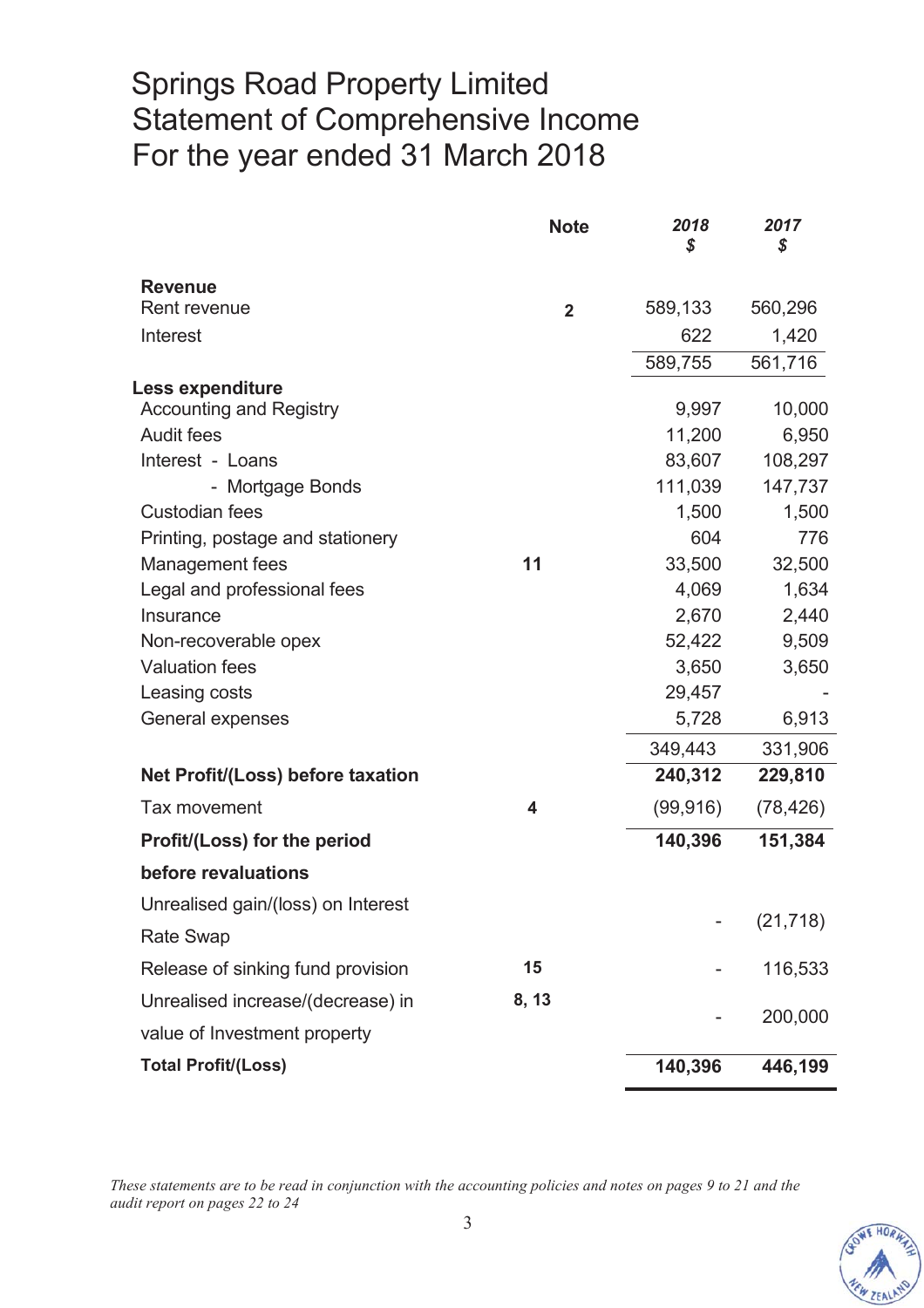# Springs Road Property Limited Statement of Comprehensive Income For the year ended 31 March 2018 (continued)

### **Other Comprehensive Income Movements**

| Movements that will be reclassified to<br>profit or loss in subsequent periods     |    |         |         |
|------------------------------------------------------------------------------------|----|---------|---------|
| Movements that will not be reclassified<br>to profit or loss in subsequent periods |    |         |         |
| <b>Total Other Comprehensive Income</b><br><b>Movements</b>                        |    |         |         |
| <b>Total Comprehensive Income for the</b><br>Year                                  |    | 140,396 | 446,199 |
| Basic and diluted earnings per share (cents)                                       | 22 | 13.3    | 77.2    |

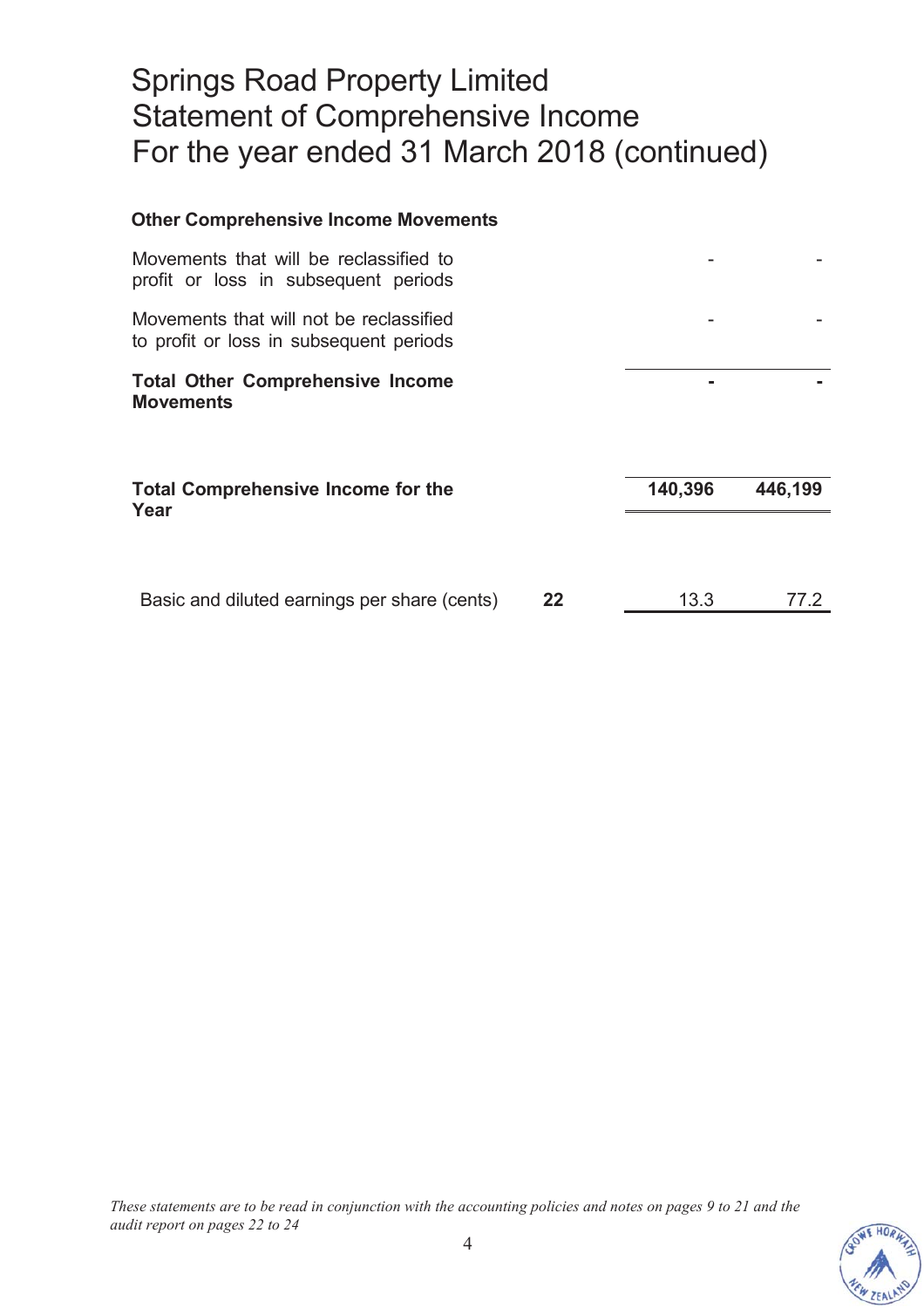# Springs Road Property Limited Statement of Changes in Equity For the year ended 31 March 2018

| 2018                                                     | <b>Note</b> | <b>Share</b><br>capital<br>\$ | <b>Retained</b><br>earnings<br>S | <b>Total</b><br><b>Equity</b><br>S |
|----------------------------------------------------------|-------------|-------------------------------|----------------------------------|------------------------------------|
| <b>Balance 1 April 2017</b>                              |             | 578,000                       | 1,601,627                        | 2,179,627                          |
| Profit/(loss) for the year                               |             |                               | 140,396                          | 140,396                            |
| Dividends to shareholders &<br>Bonds converted to Shares |             | 2,312,000                     | (231, 200)                       | 2,080,800                          |
| <b>Balance 31 March 2018</b>                             |             | 2,890,000                     | 1,510,823                        | 4,400,823                          |

| 2017                         | <b>Note</b> | <b>Share capital</b><br>\$ | <b>Retained</b><br>earnings<br>\$ | <b>Total</b><br><b>Equity</b><br>S |
|------------------------------|-------------|----------------------------|-----------------------------------|------------------------------------|
| <b>Balance 1 April 2016</b>  |             | 578,000                    | 1,386,628                         | 1,964,628                          |
| Profit/(loss) for the year   |             | -                          | 446,199                           | 446,199                            |
| Dividends to shareholders    |             | $\overline{\phantom{0}}$   | (231, 200)                        | (231, 200)                         |
| <b>Balance 31 March 2017</b> |             | 578,000                    | 1,601,627                         | 2,179,627                          |

*These statements are to be read in conjunction with the accounting policies and notes on pages 9 to 21 and the audit report on pages 22 to 24*

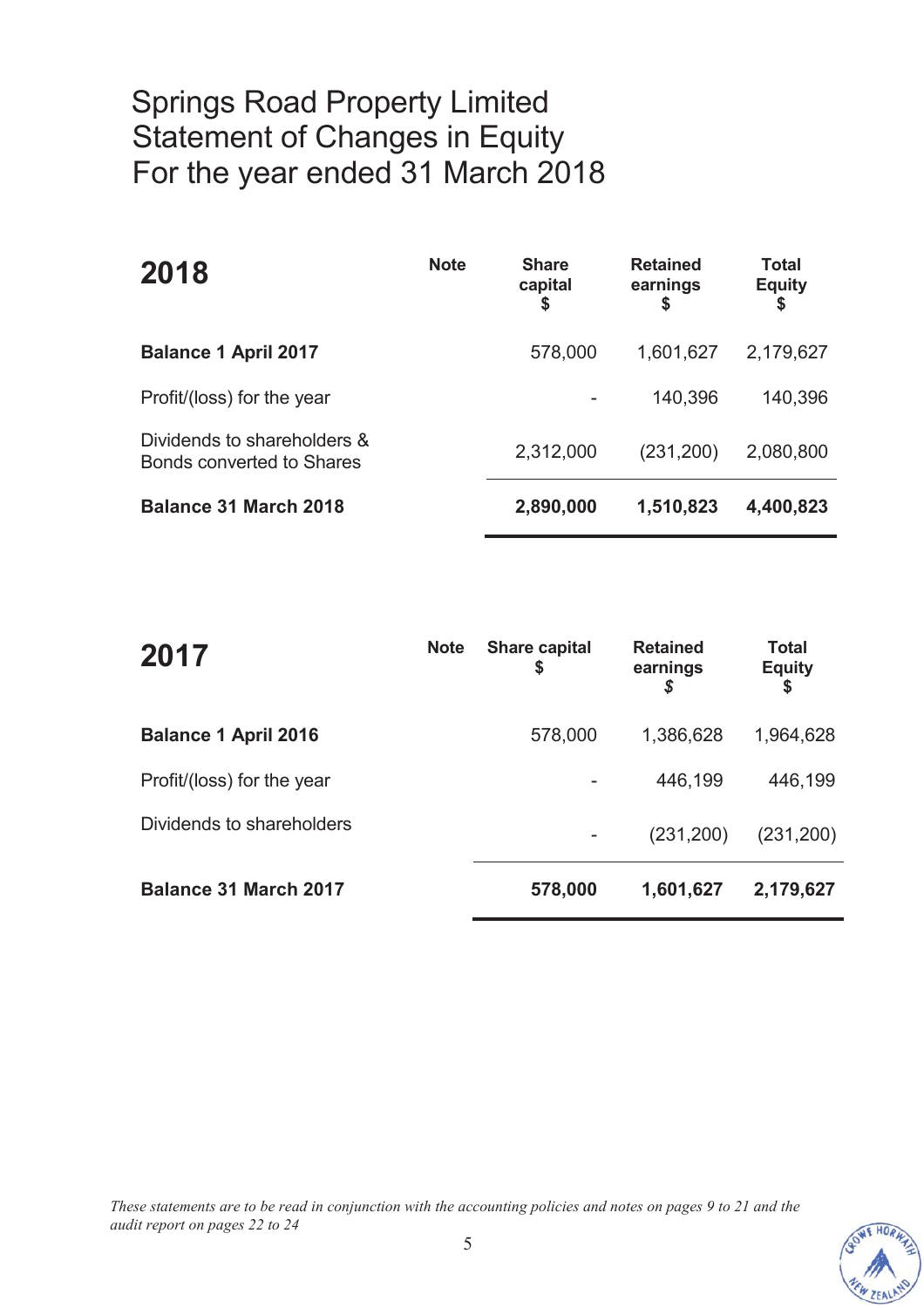# Springs Road Property Limited Statement of Financial Position As at 31 March 2018

|                                  | <b>Note</b>    | 2018<br>\$ | 2017<br>S |
|----------------------------------|----------------|------------|-----------|
| <b>ASSETS</b>                    |                |            |           |
| <b>Current assets</b>            |                |            |           |
| Cash and bank balances           | 12             | 66,334     | 135,273   |
| <b>Accounts receivable</b>       |                | 21,734     | 48,514    |
| Tax refund due                   |                | 150        | 1,287     |
| Fair value of interest rate swap |                |            |           |
|                                  |                | 88,218     | 185,074   |
| <b>Non-current assets</b>        |                |            |           |
| Investment property              | 13             | 6,700,000  | 6,700,000 |
| Future benefit of tax losses     | 20             | 213,449    | 309,057   |
|                                  |                | 6,913,449  | 7.009,057 |
| <b>Total assets</b>              |                | 7,001,667  | 7,194,131 |
| <b>LIABILITIES</b>               |                |            |           |
| <b>Current liabilities</b>       |                |            |           |
| Accounts payable                 |                | 46,031     | 153,631   |
| <b>GST</b> payable               |                | 10,638     | 9,008     |
| Mortgage bonds - Secured         | $\overline{7}$ |            | 2,312,000 |
| <b>Bank Loan</b>                 | $\overline{7}$ | 1,950,000  | 1,950,000 |
|                                  |                | 2,006,669  | 4,424,639 |
| <b>Non-current liabilities</b>   |                |            |           |
| Property sinking fund            | 15             |            |           |
| Deferred tax                     | 20             | 594,175    | 589,865   |
|                                  |                | 594,175    | 589,865   |
| <b>Total liabilities</b>         |                | 2,600,844  | 5,014,504 |
| <b>NET ASSETS</b>                |                | 4,400,823  | 2,179,627 |
|                                  |                |            |           |

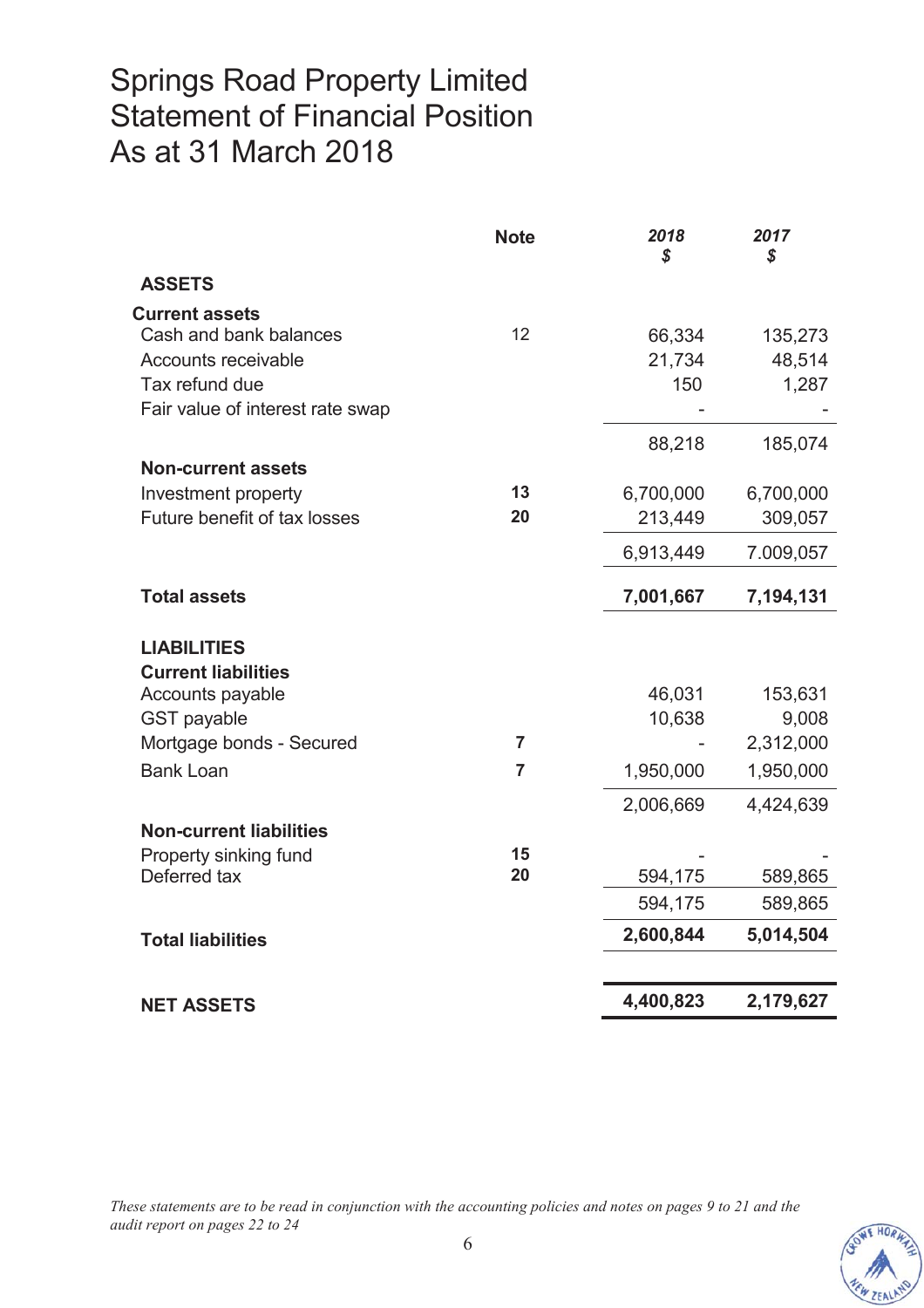# Springs Road Property Limited Statement of Financial Position (continued) As at 31 March 2018

|                             | <b>Note</b> | 2018<br>\$ | 2017<br>\$ |
|-----------------------------|-------------|------------|------------|
| <b>NET ASSETS</b>           |             | 4,400,823  | 2,179,627  |
|                             |             |            |            |
| <b>EQUITY</b>               |             |            |            |
| <b>Issued share capital</b> | 6           | 2,890,000  | 578,000    |
| Retained earnings           |             | 1,510,823  | 1,601,627  |
| <b>TOTAL EQUITY</b>         |             | 4,400,823  | 2,179,627  |

These financial statements have been authorised for issue by the Board of Directors on 5th July 2018

 *Director Director*  Dated:  $4<sup>th</sup>$  July 2018 Dated:  $4<sup>th</sup>$  July 2018

Paul Man  $\ddot{\phantom{0}}$ 

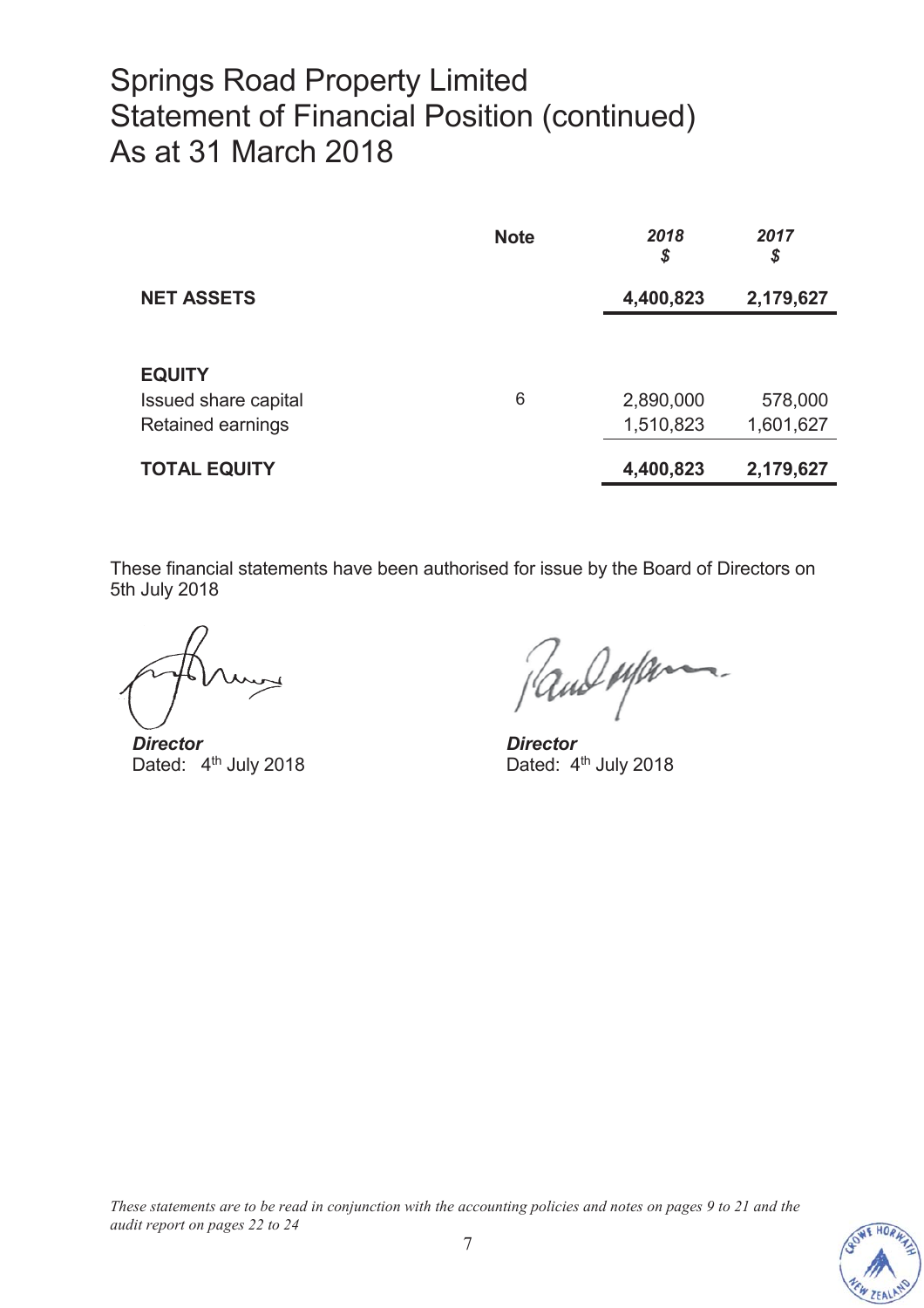# Springs Road Property Limited Statement of cash flows As at 31 March 2018

| <b>Cash flows from operating</b><br>activities<br>Cash was provided from: | <b>Note</b> | 2018<br>\$ | 2017<br>\$ |
|---------------------------------------------------------------------------|-------------|------------|------------|
| <b>Rents received</b>                                                     |             | 589,133    | 560,296    |
| Net interest received                                                     |             | 622        | 1,420      |
|                                                                           |             | 589,755    | 561,716    |
| Cash was applied to:                                                      |             |            |            |
| <b>Operating expenses</b>                                                 |             | 196,871    | 79,737     |
| Income tax paid                                                           |             | (1, 137)   | 397        |
| Interest                                                                  |             | 231,762    | 264,330    |
|                                                                           |             | 427,496    | 344,464    |
| Net cash flow from operating activities                                   | 8           | 162,259    | 217,252    |
| <b>Cash flows from financing activities</b><br>Cash was applied to:       |             |            |            |
| Payment of dividends                                                      |             | 231,200    | 231,200    |
| Net cash flow from financing activities                                   |             | (231, 200) | (231, 200) |
|                                                                           |             |            |            |
| Total net (decrease)/increase in cash balances                            |             | (68, 939)  | (13,948)   |
| Add opening cash brought forward                                          |             | 135,273    | 149,221    |
| <b>Closing cash carried forward</b>                                       | 12          | 66,334     | 135,273    |

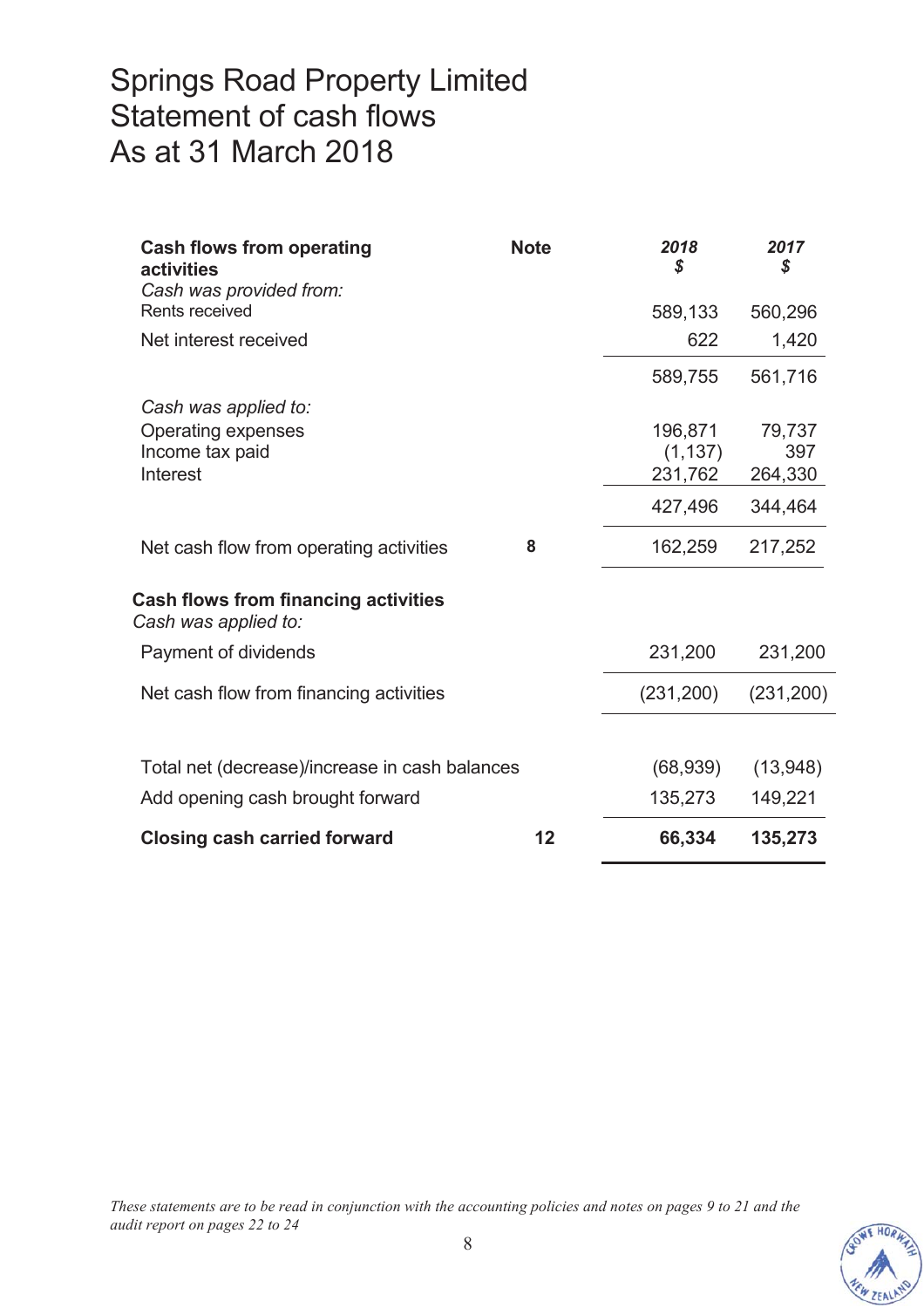# Springs Road Property Limited Notes to the financial statements For the year ended 31 March 2018

### **1 Statement of significant accounting policies**

### **Basis of preparation**

The company, Springs Road Property Limited is a company incorporated and domiciled in New Zealand and registered under the Companies Act 1993. Its principal activity is property rental. The financial statements have been prepared in accordance with generally accepted accounting practice in New Zealand and the requirements of the Companies Act 1993, the Financial Reporting Act 2013 and the Financial Markets Conduct Act 2013.

The financial statements were authorised for issue by the Board of Directors on 5th July 2018. The financial statements have been prepared on the historical cost basis with the exception of the investment property which is revalued. The presentation currency is New Zealand Dollars. All numbers presented have been rounded to the nearest dollar.

### **Investment property**

The investment property is revalued annually and is recorded at an estimate of fair value, which is market value. The property is held for both capital appreciation and rental income purposes. Revaluation gains or losses are included in the Statement of Comprehensive Income in the Profit/(Loss). The investment property is not depreciated for accounting purposes however depreciation is claimed for taxation purposes.

### **Leases**

The Company has entered into commercial property leases on its investment property. The Company has determined, based on an evaluation of the terms and conditions of the arrangements, such as the lease term not constituting a major part of the economic life of the commercial property and the present value of the minimum lease payments not amounting to substantially all of the fair value of the commercial property, that it retains all the significant risks and rewards of ownership of these properties and accounts for the contracts as operating leases.

### **Fair value measurement**

A number of the company's accounting policies and disclosures require measurement at fair value. Fair values are categorised into different levels in a fair value hierarchy based on the inputs used in the valuation technique adopted as follows.

Level 1: Quoted prices (unadjusted) in active markets for identical assets or liabilities.

Level 2: Inputs other than quoted prices included in Level 1 that are observable for the asset or liability, either directly (i.e. as prices) or indirectly (i.e. derived from prices).

Level 3: Inputs for the asset or liability that are not based on observable market data (unobservable inputs), or where there are significant adjustments to market data.

### **Debtors**

Debtors are stated at estimated realisable value.

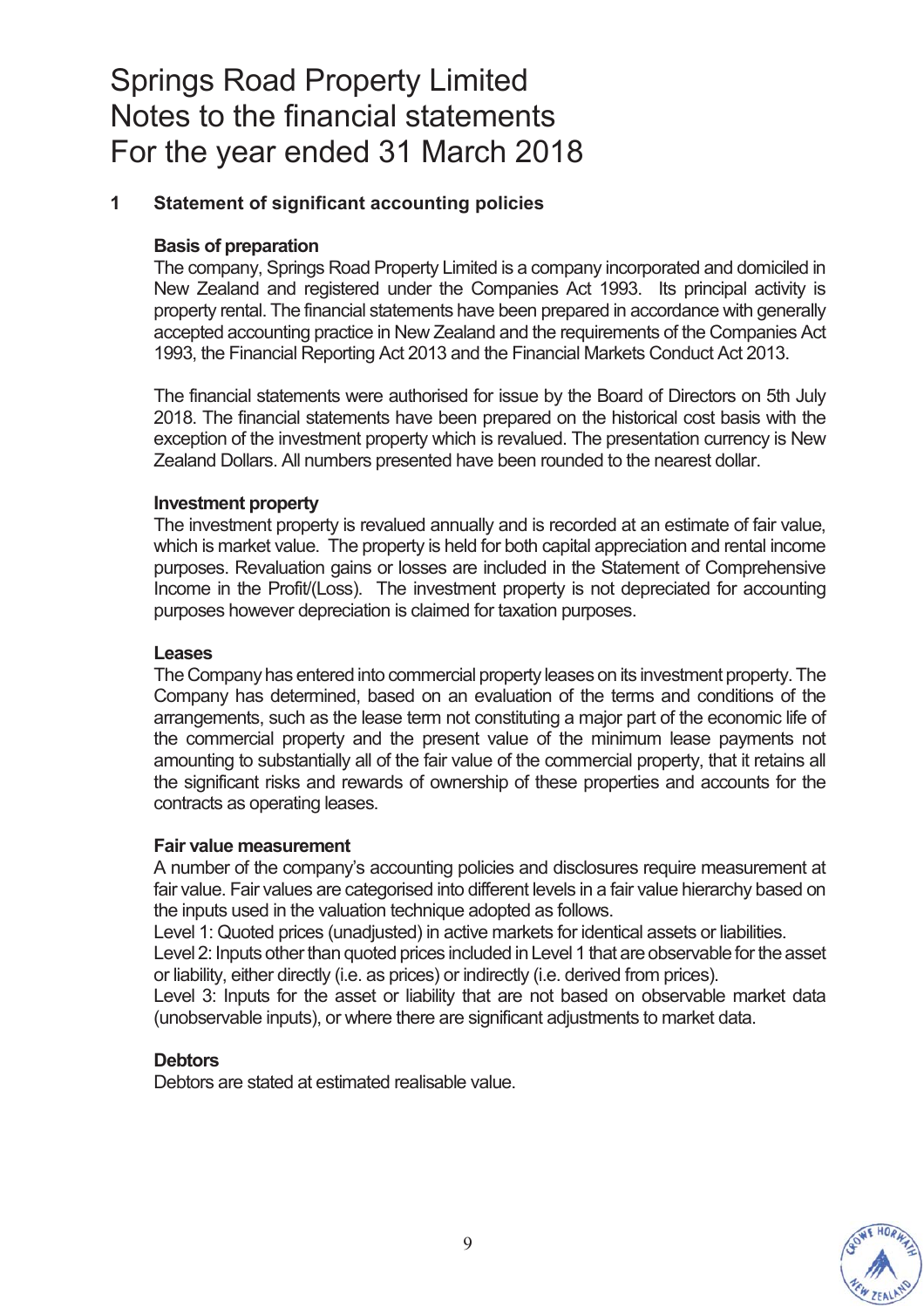### **1 Statement of significant accounting policies (continued)**

### **Critical accounting estimates, assumptions and judgements**

The preparation of the financial statements in conformity with NZ IFRS requires management to make judgements, estimates and assumptions that affect the application of the company's accounting policies and the reported amounts of assets. liabilities, income and expenses. All judgements and assumptions made are believed to be reasonable based on the most current set of circumstances available to the company.

The estimates and underlying assumptions are reviewed on an ongoing basis. Although the company has internal control systems in place to ensure that estimates can be reliably measured, actual results may differ from these estimates. Revisions to accounting estimates are recognised in the period in which the estimate is revised if the revision affects only that period, or the period of the revision and future periods if the revision affects both current and future periods. The areas involving a high degree of judgement or areas where assumptions are significant to the company include the valuation of investment properties (Note 13).

### **Property operating expenses**

The operating expenses of the property are borne by the tenants. Management manages the operating expense account on behalf of the tenants and such costs are therefore not included in the financial statements except where a cost is not fully recoverable from the tenants in which case it is reported as irrecoverable opex.

### **Taxation**

The income tax expense recognised for the period is the tax payable on the current period's taxable income based on the income tax rate adjusted by changes in deferred tax assets and liabilities attributable to temporary differences between the tax bases of assets and liabilities and their carrying amounts in the financial statements, and to unused tax losses.

### **Financial instruments**

All financial instruments of the company are recognised in the Statement of Financial Position. The company has no off-balance sheet financial instruments. Financial instruments are valued in accordance with the accounting policies disclosed in relation to each type of asset and liability.

### **Bank loans**

 Bank loans are measured at the principal amount owed to the bank. Interest costs are expensed in the year in which they are incurred.

### **Mortgage Bonds**

 Mortgage bonds are measured at face value of the aggregate amount of the bonds in issue. Associated interest costs are charged to profit and Loss in the year they are incurred.

#### **Going concern assumption**

 These financial statements have been prepared on the assumption that the loan will be renegotiated on expiry on 30 November 2018.

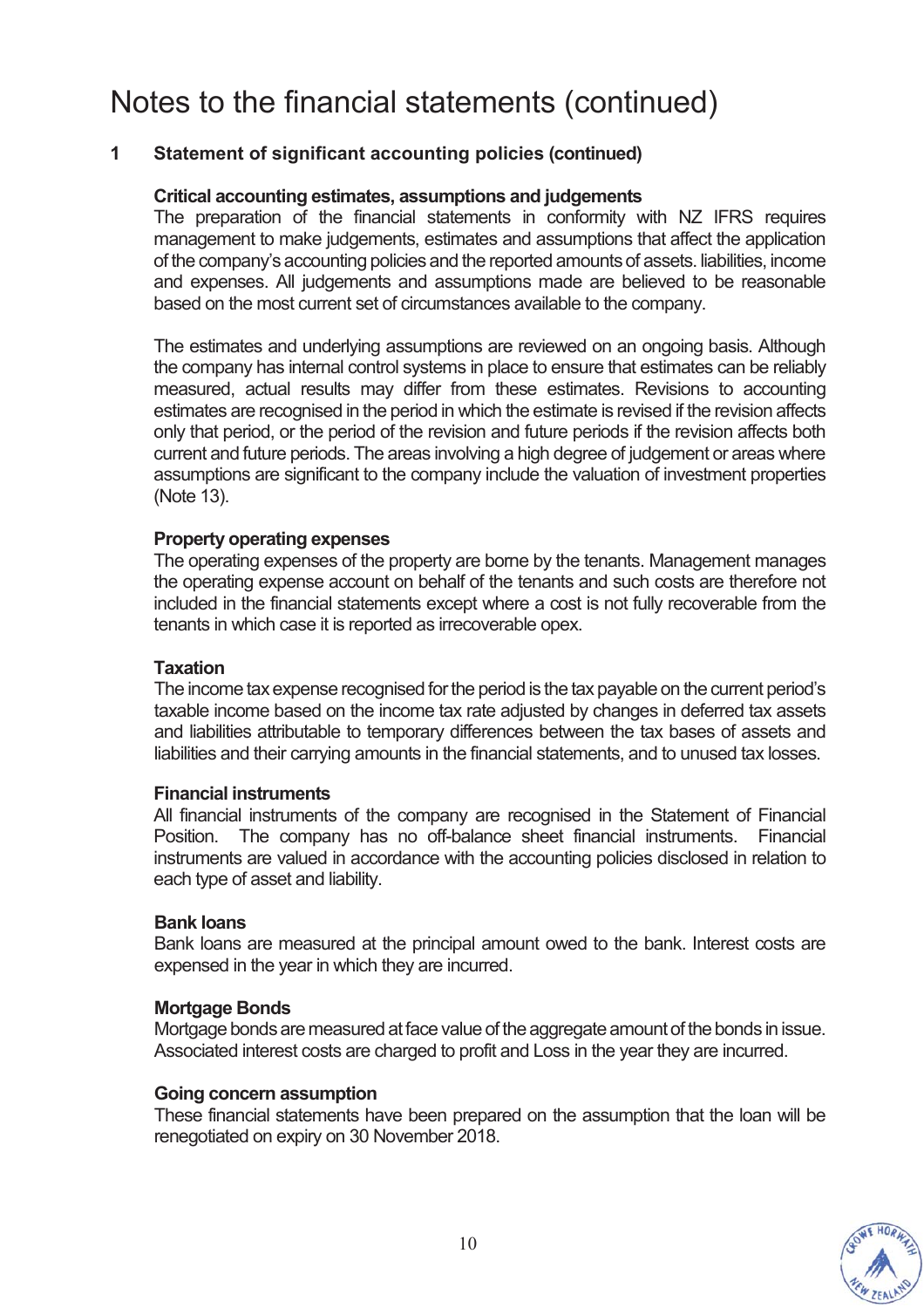### **1 Statement of significant accounting policies (continued)**

#### **Goods and services tax**

The financial statements have been prepared on a GST exclusive basis except for trade receivables and trade payables which are shown inclusive of GST.

#### **Borrowing costs**

Borrowing costs are expensed in the period in which they are incurred.

### **Statement of compliance**

The financial statements comply with New Zealand generally accepted accounting practice, which include New Zealand equivalents to International Financial Reporting Standards ("NZ IFRS") and other applicable Financial Reporting Standards as appropriate for profit-oriented entities. Compliance with NZ IFRS ensures that the financial Statements comply with International Financial Reporting Standards ("IFRS").

#### **Revenue Recognition**

Rental income is recognised in the income statement on a straight line basis over the term of the lease. Interest received is recognised in the income statement using effective interest method

#### **Statement of cash flows**

The following are the definitions of the terms in the Statement of cash flows:

- a) Cash is considered to be cash on hand and current accounts in banks, net of bank overdrafts.
- b) Investing activities are those activities relating to the acquisition, holding and disposal of tangible assets and of investments. Investments can include securities not falling within the definition of cash.
- c) Financing activities are those activities that result in changes in the size and composition of the capital structure of the Company. This includes both equity and debt not falling within the definition of cash. Dividends paid in relation to the capital structure are included in financing activities.
- d) Operating activities include all transactions and other events that are not investing or financing activities.

### **2 Rents received**

The below tenants have leases with the following terms:

### **Counties Manukau District Health Board**

Levels  $2 & 3$ .

- Six year lease term from 5 April 2006 with Rights of Renewal exercised to 5 April 2018.
- Three yearly rent reviews based on market rentals and encompassing a ratchet clause.

Part Ground floor

- Three year lease term from 1 September 2016
- One, three year Right of Renewal remaining
- Rent review based on market rentals at time of lease renewal

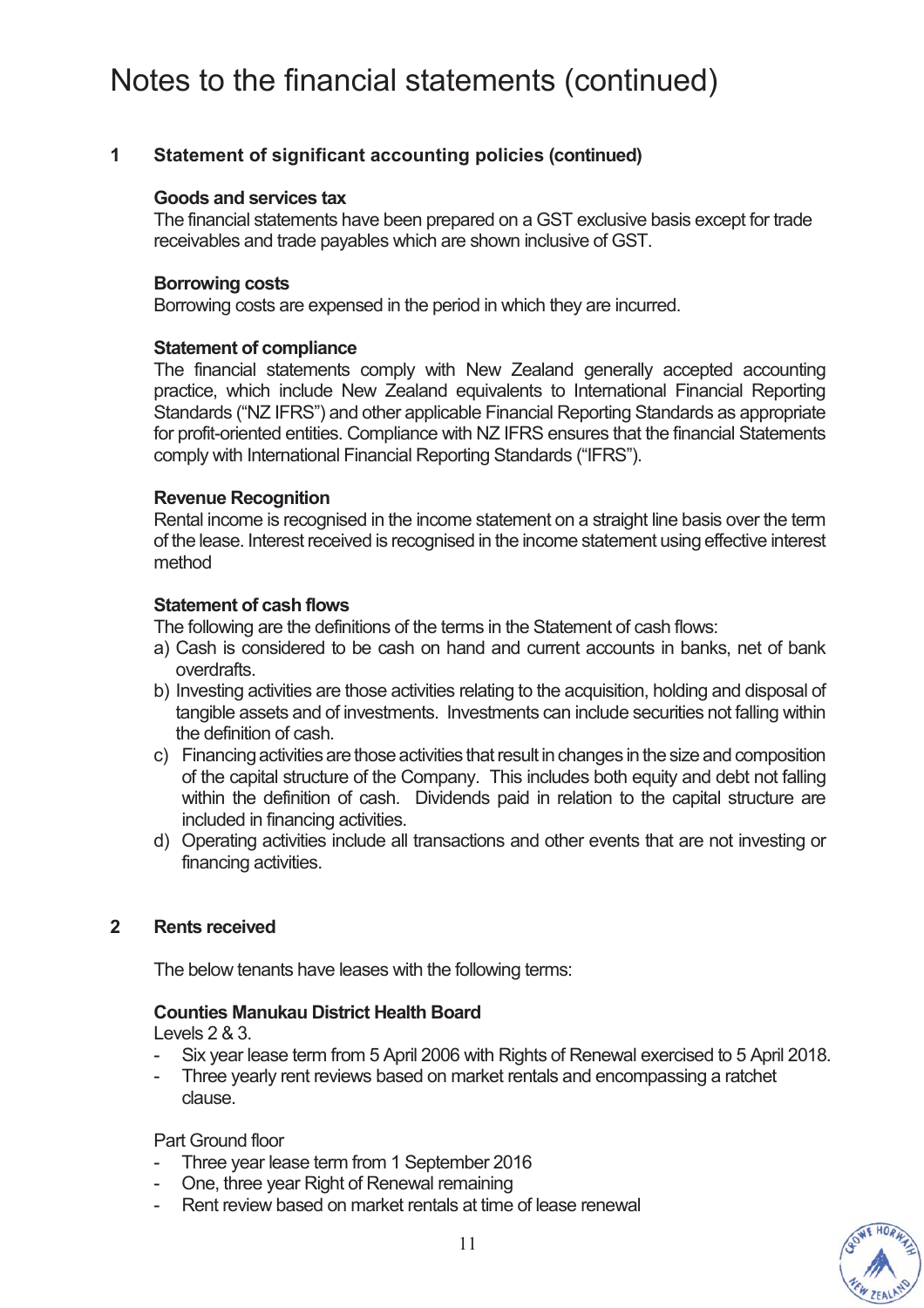### **2 Rents received (continued)**

### **DAS Training**

First floor

- Three year lease expiring 31 December 2018
- One Right of Renewal, one of three years

### **POLYETHNIC INSTITUTE OF STUDIES**

Part Ground floor

- Four year term expiring 7 August 2021
- Two Rights of Renewal of three years.
- Two yearly rent reviews.

### **Cafe Concepts**

Rear Annex

- Seven year lease expiring 31 January 2022
- Two Rights of Renewal, one of seven years and one of five years
- Three yearly rent reviews.

### **3 Taxation**

 Tax will be paid on net income after allowing for temporary differences including depreciation, which are not expected to reverse in the foreseeable future.

| Net surplus (deficit) before taxation and revaluation | 2018<br>S<br>356,845  | 2017<br>S<br>229,810 |
|-------------------------------------------------------|-----------------------|----------------------|
| Adjusted for:<br>Depreciation claim                   | $(15,380)$ $(17,031)$ |                      |
| Tax Profit/(Loss) for year                            | 349,465               | 212,779              |

### **4 Tax charge**

|                                    | 2018<br>\$ | 2017<br>\$ |
|------------------------------------|------------|------------|
| Tax for the year                   | 62,981     | 59,577     |
| Tax on Release of Sinking Fund     | 32,629     |            |
| Deferred tax provision             | 4,306      | 4,769      |
| Alignment adjustment               | 0          | 14,080     |
| Tax (charge)/refund for the year   | 99,916     | 78,426     |
| Tax payable                        | 99,916     | 78,426     |
| Less tax effective losses utilised | (99,916)   | (78,426)   |

**- -**

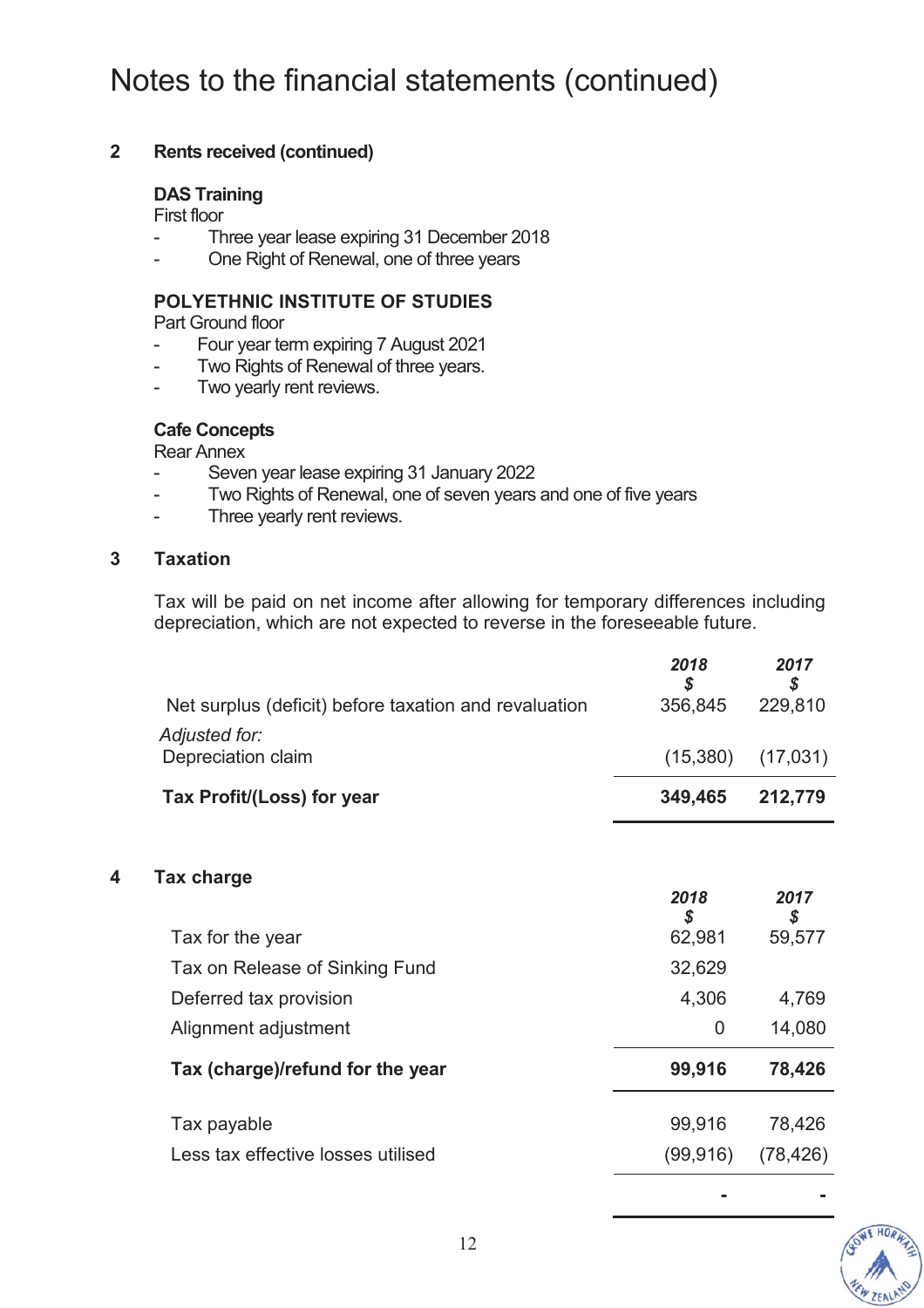### **5 Imputation Credit Account**

|                               | 2018<br>\$ | 2017<br>S |
|-------------------------------|------------|-----------|
| Balance at beginning of year  | 1,287      | 2,634     |
| Refunds received in year      | (1,312)    | (1,744)   |
| Resident withholding tax paid | 174        | 397       |
| <b>Balance at end of year</b> | 150        | 1,287     |

#### **6 Share capital**

At 31 March 2018 the total number of shares authorised, issued and fully paid comprised 2,890,000 ordinary shares of \$1 each (2017: 578,000 shares authorised, issued and fully paid to \$1 each) rating equally for dividends and other distributions.

 The shares issued resulted from the mandatory conversion of Mortgage bonds on the 20<sup>th</sup> anniversary in January 2018

| <b>Loans and Mortgage Bonds</b><br><b>Current liabilities</b> | 2018<br>\$               | 2017<br>\$ |
|---------------------------------------------------------------|--------------------------|------------|
| <b>ANZ Bank</b>                                               | 1,950,000                | 1,950,000  |
| Mortgage Bonds                                                | $\overline{\phantom{a}}$ | 2,312,000  |
|                                                               | 1,950,000                | 4,262,000  |
|                                                               |                          |            |

 ANZ Bank repayment terms – the facility has been extended to 30 November 2018 with a floating interest rate. The loan is secured by a first ranking mortgage over the property plus a General Security Agreement over present and acquired property.

The mortgage bonds where converted to shares in January 2018. As indicated in last year's report the bonds were subject to a mandatory conversion as described in the original Investment prospectus. Each \$4,000 mortgage bond was settled by the issue of 4,000 shares.

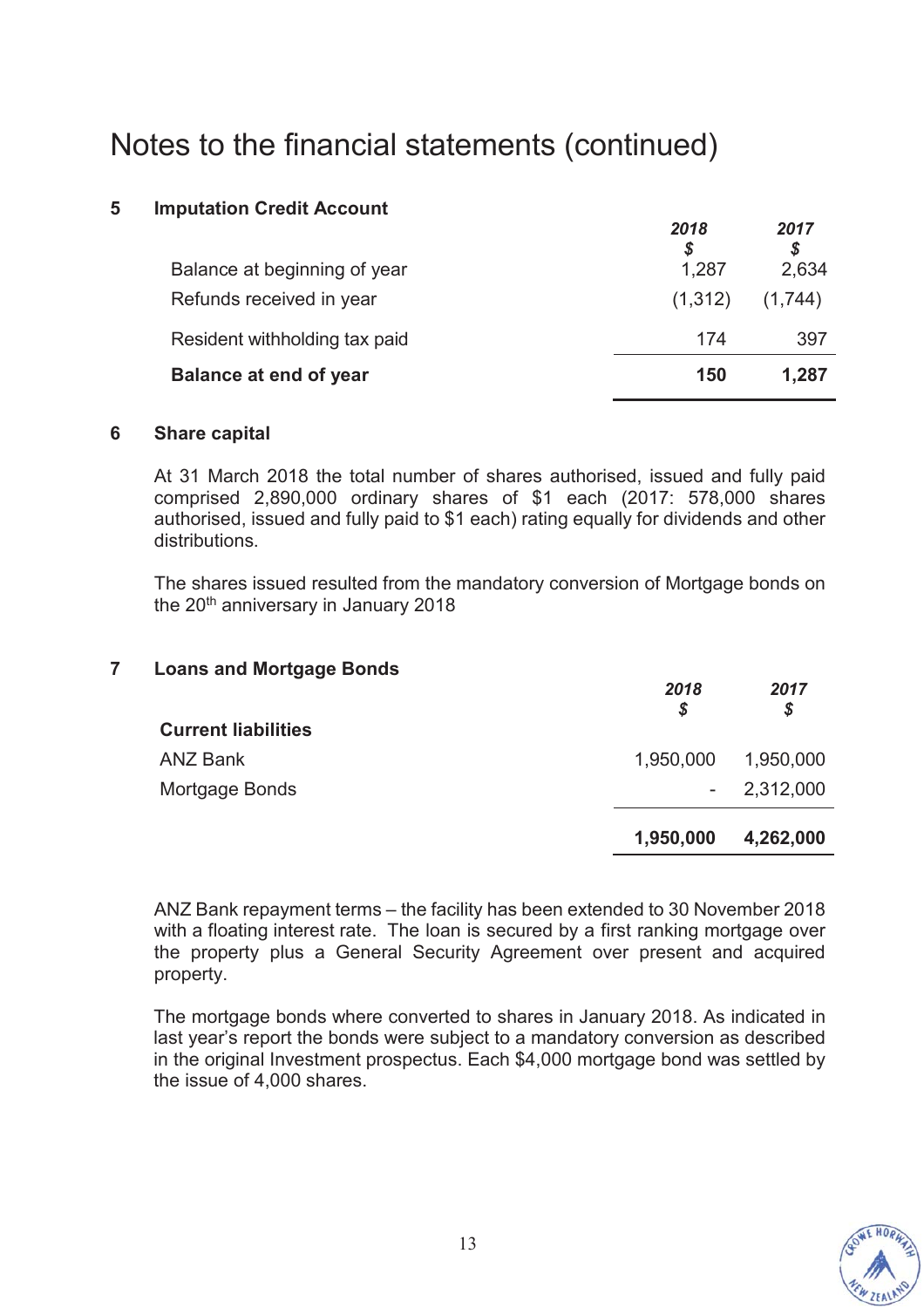**8 Reconciliation of net profit / (deficit) to net cashflows from operating activities** 

|                                                                                             | 2018<br>\$ | 2017<br>\$           |
|---------------------------------------------------------------------------------------------|------------|----------------------|
| Net profit (deficit) after taxation                                                         | 140,396    | 446,199              |
| Decrease/(Increase) in Swap valuation<br>Decrease/(Increase) in sinking fund                |            | 21,718<br>(116, 533) |
| Decrease/(Increase) in property valuation                                                   |            | (200,000)            |
|                                                                                             | 140,396    | 151,384              |
| Add/(less) movements in working capital items<br>(Increase)/decrease in accounts receivable | 127,833    | 45,019               |
| Increase/(decrease) in accounts payable                                                     | (107,600)  | 21,489               |
| Increase/(decrease) in net GST                                                              | 1,630      | (1,987)              |
| (Increase)/decrease in tax refund due                                                       |            | 1,347                |
|                                                                                             | 21,863     | 65,868               |
| Net cash inflow from operating activities                                                   | 162,259    | 217,252              |

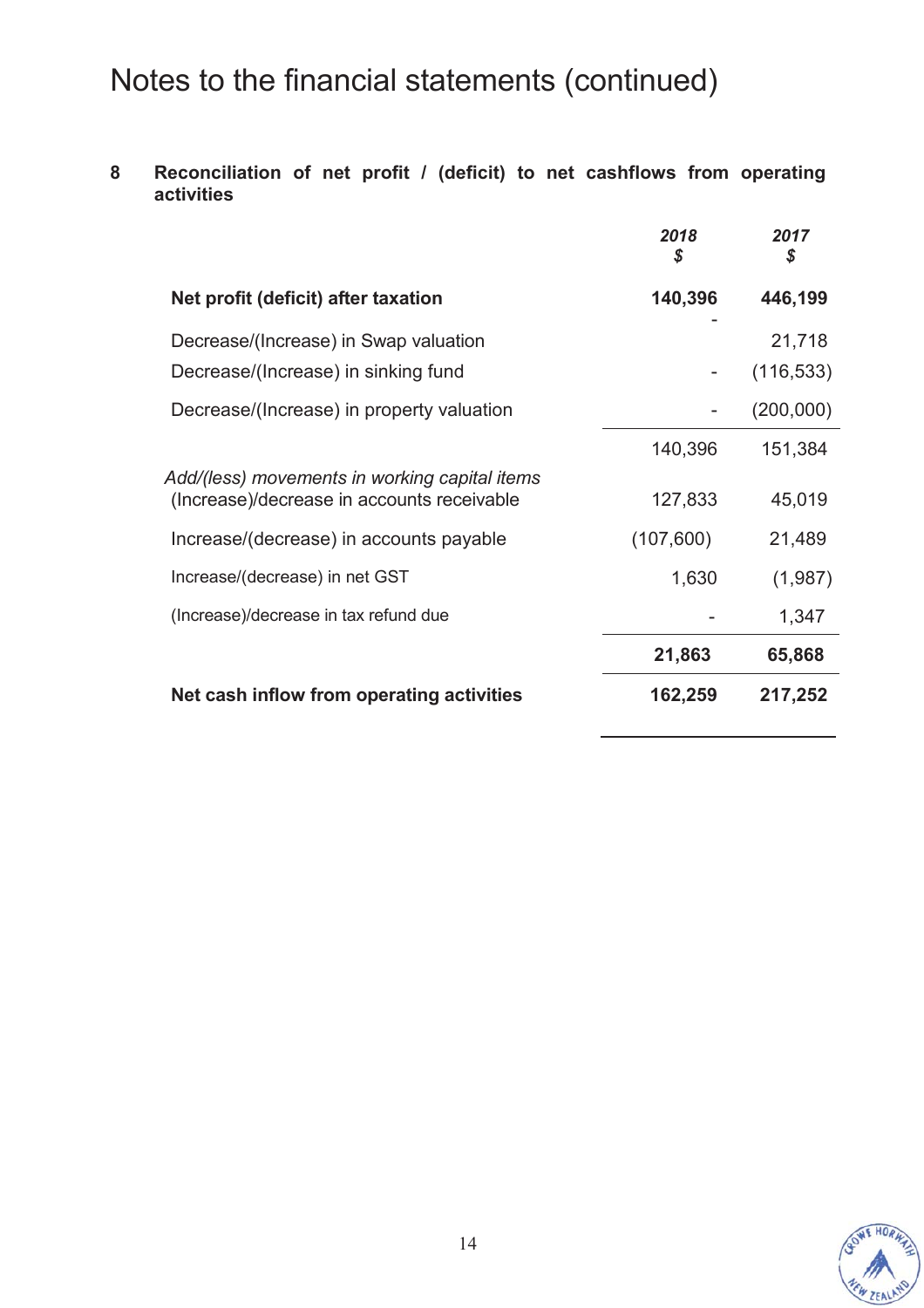### **9 Equity**

|                                          | 2018<br>\$ | 2017<br>\$ |
|------------------------------------------|------------|------------|
| Paid in Capital                          | 2,890,000  | 578,000    |
| <b>Retained Earnings (Deficit)</b>       | 1,510,823  | 1,601,627  |
|                                          | 4,400,823  | 2,179,627  |
| <b>Retained Earnings (Deficit)</b>       |            |            |
| Opening balance                          | 1,601,627  | 1,386,628  |
| Net movement before property revaluation | 140,396    | 246,199    |
| Movement in value of property            | 0          | 200,000    |
| <b>Dividends</b>                         | (231, 200) | (231, 200) |
| <b>Closing balance</b>                   | 1,510,823  | 1,601,627  |

 Retained earnings includes accumulated revaluation gains of \$1,916,996 (2017: \$1,916,996).

### **10 Financial instruments**

This note deals with exposures to interest rate and credit risk arising in the normal course of the company's business as follows.

#### **Interest rate risk**

Interest rate risk is the that movements in interest rates will affect the companies' performance. The company has interest rate risk through its bank loans. Loans are subject to floating interest rates. The company continually reviews these rates and may use interest rate derivates to manage this risk.

The rate of interest on convertible mortgage bonds was 6.05% for the year ended 31 March 2018.

#### **Credit risk**

The Company in the normal course of business has credit risk from accounts receivable mainly for rent and bank balances.The Company manages credit risk through transacting only with major trading banks.

 The maximum exposure to credit risk is represented by the carrying value of each financial asset in the Balance Sheet. The fair value of each financial asset is the same as the carrying value.

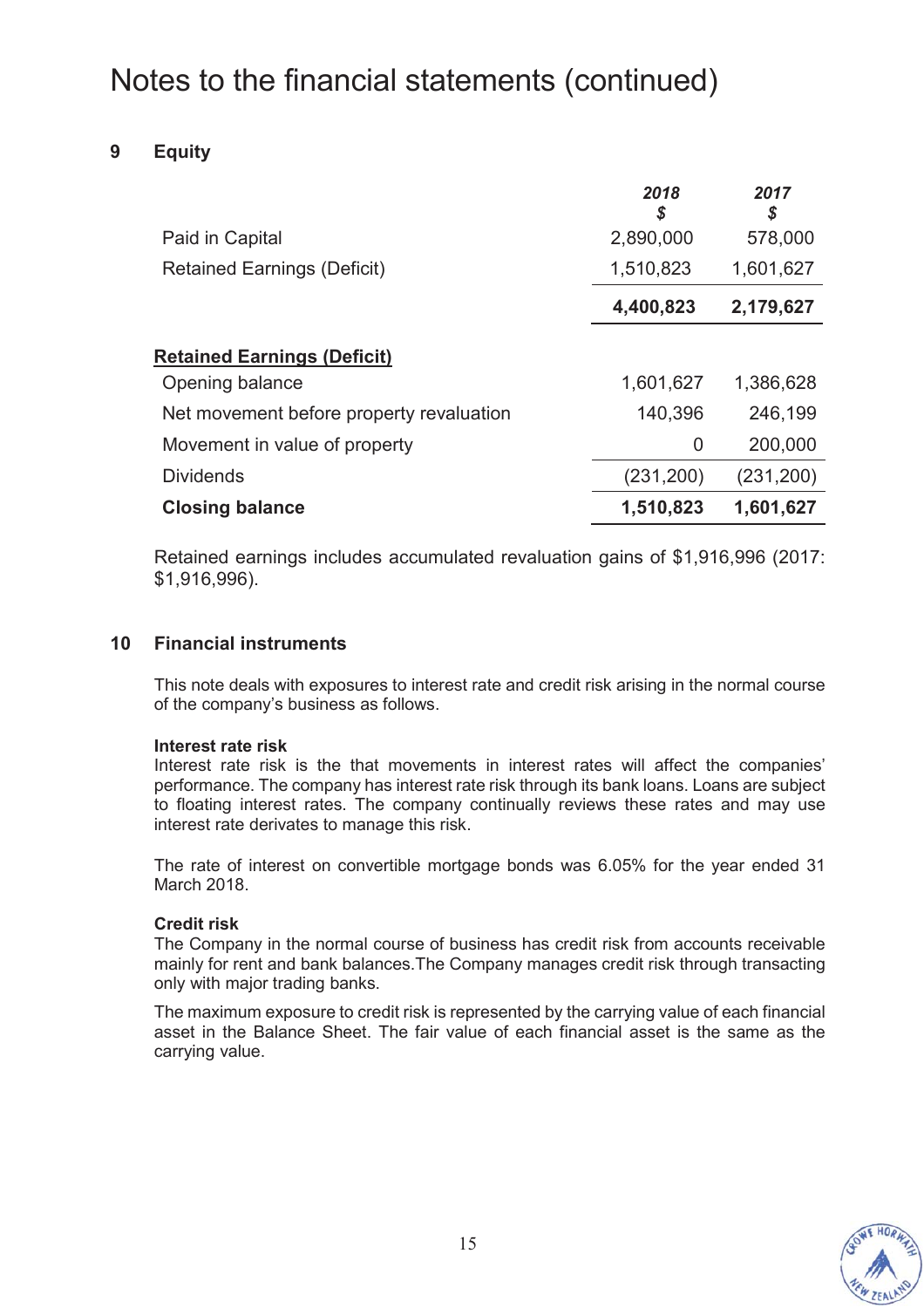### **10 Financial instruments (continued)**

#### **Liquidity risk**

 If the company were put in the position of having to repay its bank loan at short notice it would first enter into negotiations with its bank to renegotiate terms failing which the company would look to sell its investment property. However, this is unlikely to make funds available immediately. Cashflow is managed to ensure that all creditors are met as and when they fall due.

Apart from the risks detailed above, the company has no other risks which require disclosure.

#### **11 Management fees**

The Investment Manager's fee is based on 0.5% of the opening net capital value of the property. The management agreement also provides for a performance fee of 5% of any gain arising on the sale of the property.

#### **12 Cash and bank balances**

|                   | 66,334 | 135,273   |
|-------------------|--------|-----------|
| ANZ Bank accounts | 66,334 | 135,273   |
|                   | 2018   | 2017<br>S |

### **13 Valuation**

 Investment property comprises a three storey office block with substantial car parking at Springs Road, Auckland. The property is currently leased under the terms and to the tenants disclosed in Note 2. They have been provided as security for the borrowings referred to in Note 7.

 The investment property is measured at fair value and was valued as at 31 March 2018 by external, independent property valuers, having appropriately recognised professional qualifications and recent experience in the location and categories of the properties being valued.

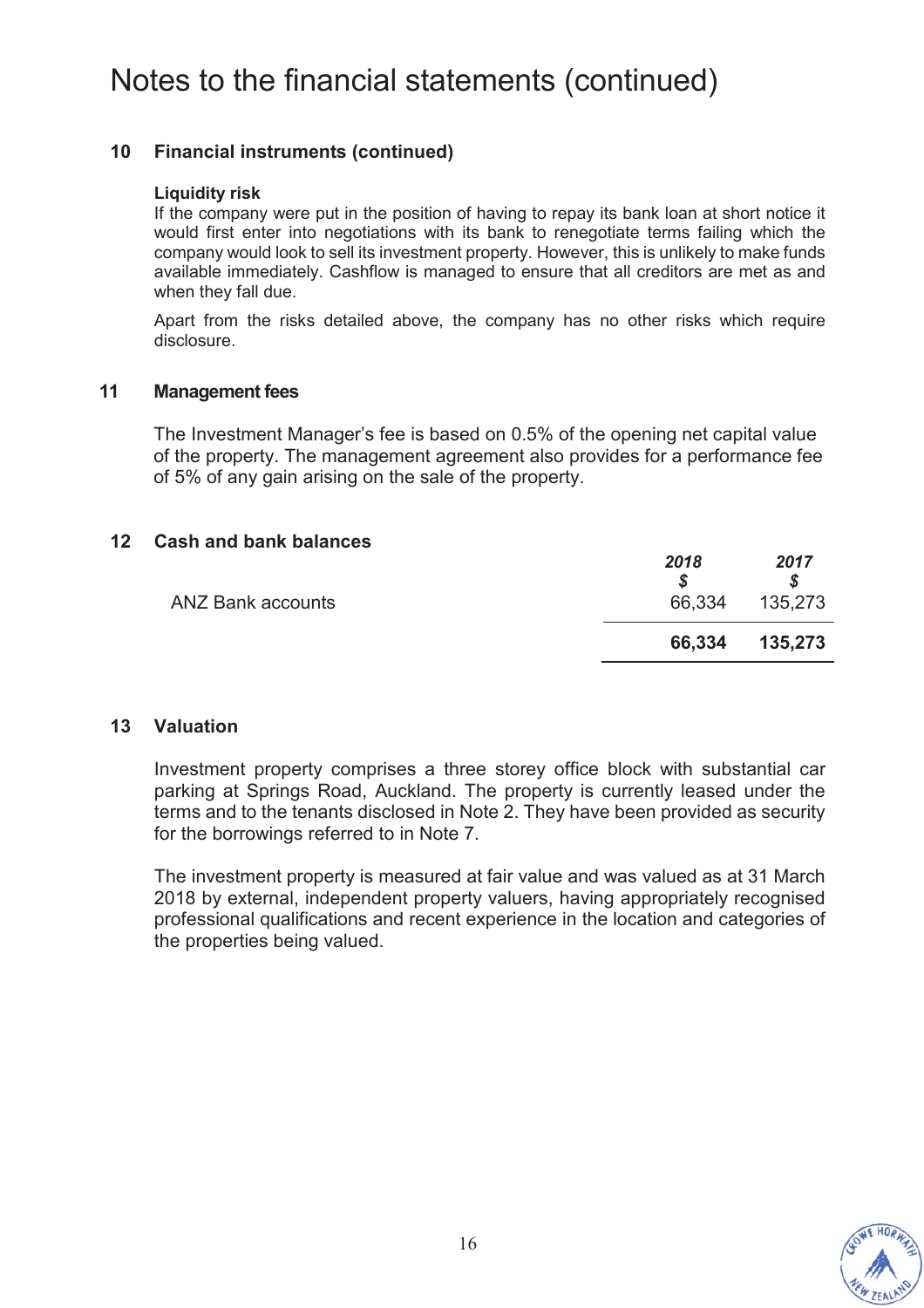# **13 Valuation (continued)**

The latest revaluation of the investment properties is summarised as follows;

| Purpose                     | Financial reporting                                                                                                         |
|-----------------------------|-----------------------------------------------------------------------------------------------------------------------------|
| Amount of valuation         | \$6,700,000 (2017: \$6,700,000)                                                                                             |
| Valuer                      | <b>Colliers International</b>                                                                                               |
| Basis of valuation          | The determination of the values stated were<br>market value subject to existing tenancies<br>and occupational arrangements. |
| Assessment approach         | Discounted cash flow<br>Capitalisation approach                                                                             |
| Vacancy rate                | Nil (2017: Nil)                                                                                                             |
| Weighted average lease term | 1.11 years (2017: 2.08 years)                                                                                               |
| Value per square metre      | \$1,678 (2017: 1,628)                                                                                                       |
| Capitalisation rate         | 8.75% (2017: 8.5%)                                                                                                          |
| Discount rate               | $9.25\%$ (2017: $9.0\%$ )                                                                                                   |
| <b>Terminal yield</b>       | $9.25\%$ (2017: $9.0\%$ )                                                                                                   |
| Net market rent             | \$696,857 (2017: 643,052)                                                                                                   |
| Net passing rent            | \$590,260 (2017: 587,977)                                                                                                   |
|                             |                                                                                                                             |

 The valuation reflects the quality of tenants in occupation, the allocation of maintenance and insurance responsibilities between the company and the tenant and the remaining economic life of the properties. The valuation also assumes on expiry of the current lease terms the company will be able to re-tenant the properties at or above market rates. The valuation assumes the building meets the minimum seismic ratings requirements and that no capital expenditure is required on earthquake strengthening.

 The fair value measurement for the investment property has been categorised as a level 3 fair value (refer to Note 1) based on the inputs to the valuation technique used being based on unobservable inputs.

The following table outlines the valuation techniques measuring fair value of the investment properties, as well as the unobservable inputs used and the interrelationship between the key unobservable inputs and fair value measurement.

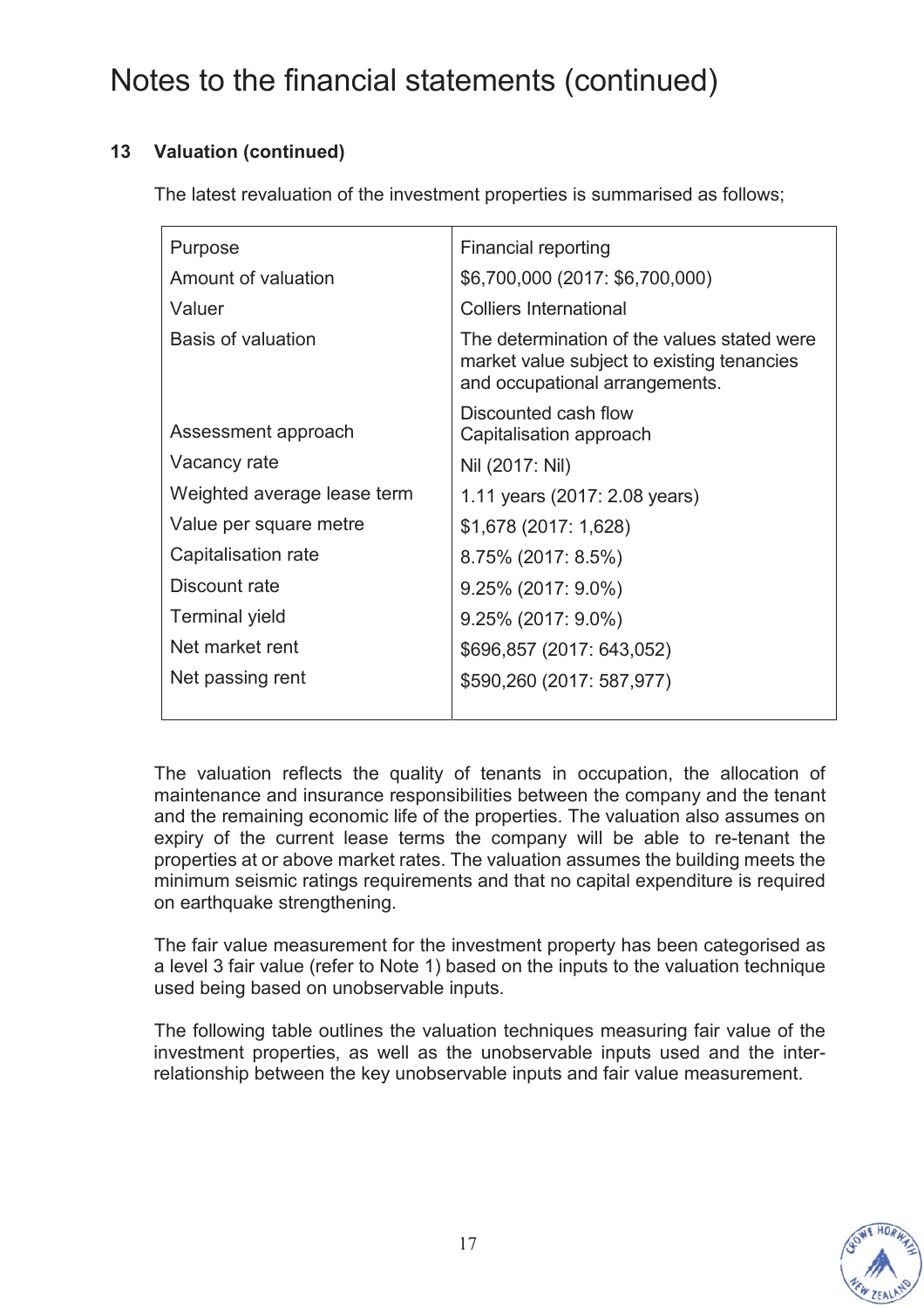### **13 Valuation (continued)**

| <b>Valuation technique</b>                                                                                                                                                                                             | Unobservable<br>inputs                                                           | The estimated<br>fair value would<br>increase/(decrea<br>se) if |
|------------------------------------------------------------------------------------------------------------------------------------------------------------------------------------------------------------------------|----------------------------------------------------------------------------------|-----------------------------------------------------------------|
| Discounted cash flow approach                                                                                                                                                                                          | Discount rate of                                                                 | Discount rate was                                               |
| The discounted cash flow method<br>adopts a 10 year investment horizon                                                                                                                                                 | 9.25%                                                                            | lower/(higher)                                                  |
| and makes appropriate allowances for<br>rental growth and leasing costs on lease<br>expiries, with an estimated terminal                                                                                               | Terminal yield of<br>$9.25%$ at the end<br>of the 10-year                        | The yield was<br>lower/(higher)                                 |
| value at the end of the investment<br>period. The present value is a reflection<br>of market based income (inflows) and<br>expenditure (outflows) projections over                                                     | period                                                                           | The assessed<br>market rental was                               |
| the 10 year period discounted at a<br>market analysed return.                                                                                                                                                          | Assessed market<br>rental of \$696,857                                           | higher/(lower)                                                  |
| <b>Capitalisation approach</b>                                                                                                                                                                                         | Net rental income                                                                | Capitalisation rate                                             |
| This approach is considered a "point in<br>time" view of the investment properties'<br>value, based on the current contract and<br>market income and an appropriate<br>market yield or return for the properties.      | has been<br>capitalised in<br>perpetuity at a<br>capitalisation rate<br>of 8.75% | in perpetuity was<br>lower/(higher)                             |
| Capital adjustments are then made to<br>the value to reflect under or over renting,<br>capital<br>expenditure<br>pending<br>and<br>upcoming expiries, including allowances<br>for lessee incentives and leasing costs. | Assessed market<br>rental of \$696,857                                           | The assessed<br>market rental was<br>higher/(lower)             |

 In deriving the market value under each approach, all assumptions are based, where possible, on market based evidence and transactions for properties with similar locations, construction detail and quality of lease covenant. The adopted market value is a judgemental combination of both the Capitalisation and the Discounted Cash Flow approaches.

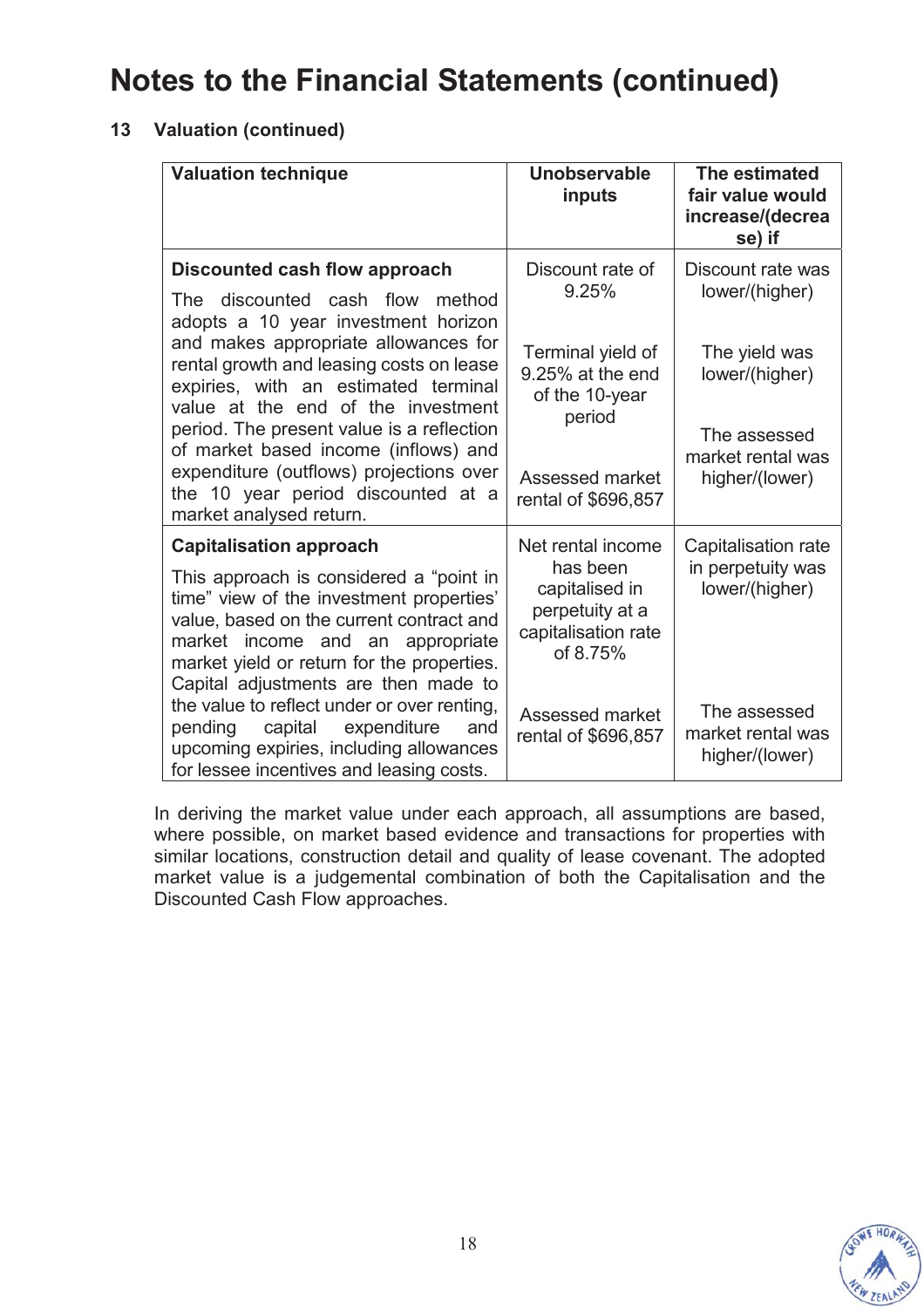#### **14 Minimum lease income**

 The company has granted commercial property leases on its investment property. These non-cancellable leases have remaining lease terms of between two and six years. All leases include a clause to enable upward revision of the rental charge on various review dates based on prevailing market conditions.

 Future minimum rentals receivable under non-cancellable leases at the balance sheet date are as follows:

| Not later than one year                          | 2018<br>279,509 | 2017<br>S<br>543,570 |
|--------------------------------------------------|-----------------|----------------------|
| Later than one year but not later than five year | 371,206         | 387,847              |
| Greater than five years                          |                 |                      |
|                                                  | 650,715         | 931,417              |

### **15 Property Sinking Fund**

A Sinking Fund has been held pending building works which may be required to attract a new tenant to the vacant space. However, as no commitment is in place to expend this fund it has been released to the Statement of Comprehensive Income during the year ended 2017. The balance as at 31 March 2017 \$0.

### **16 Related party transactions**

Investment Services Limited provides management services to the company. All transactions conducted by the Company with Investment Services Limited are related party transactions as Michael Millar is a Director of Investment Services Limited. The company paid Investment Services Limited \$33,500 (2016:\$32,500) in management fees during the year.

 Investment Services Limited under its management agreement is entitled to be paid a fee equal to 5% of any capital gains realised on the sale of the property at any time.

 Activa Consulting Limited provides accounting and registry services to the Group. All transactions conducted by the Group with Activa Consulting Limited are related party transactions as Neil Barnes is a Director of Activa Consulting Limited. The Group paid Activa Consulting Limited \$9,167 (2017: \$10,000) in accounting and registry fees during the year. Activa Consulting & Neil Barnes ceased providing services to the company at the end of February 2018.

 Corvus Consulting Limited commenced providing accounting and registry services to the Group in March 2018. All transactions conducted by the Group with Corvus Consulting Limited are related party transactions as Paul Mephan is a Director of Corvus Consulting Limited. The Group paid Corvus Consulting Limited \$830 (2017: \$Nil) in accounting and registry fees during this period.

There were no amounts due to the related parties as at the balance date.

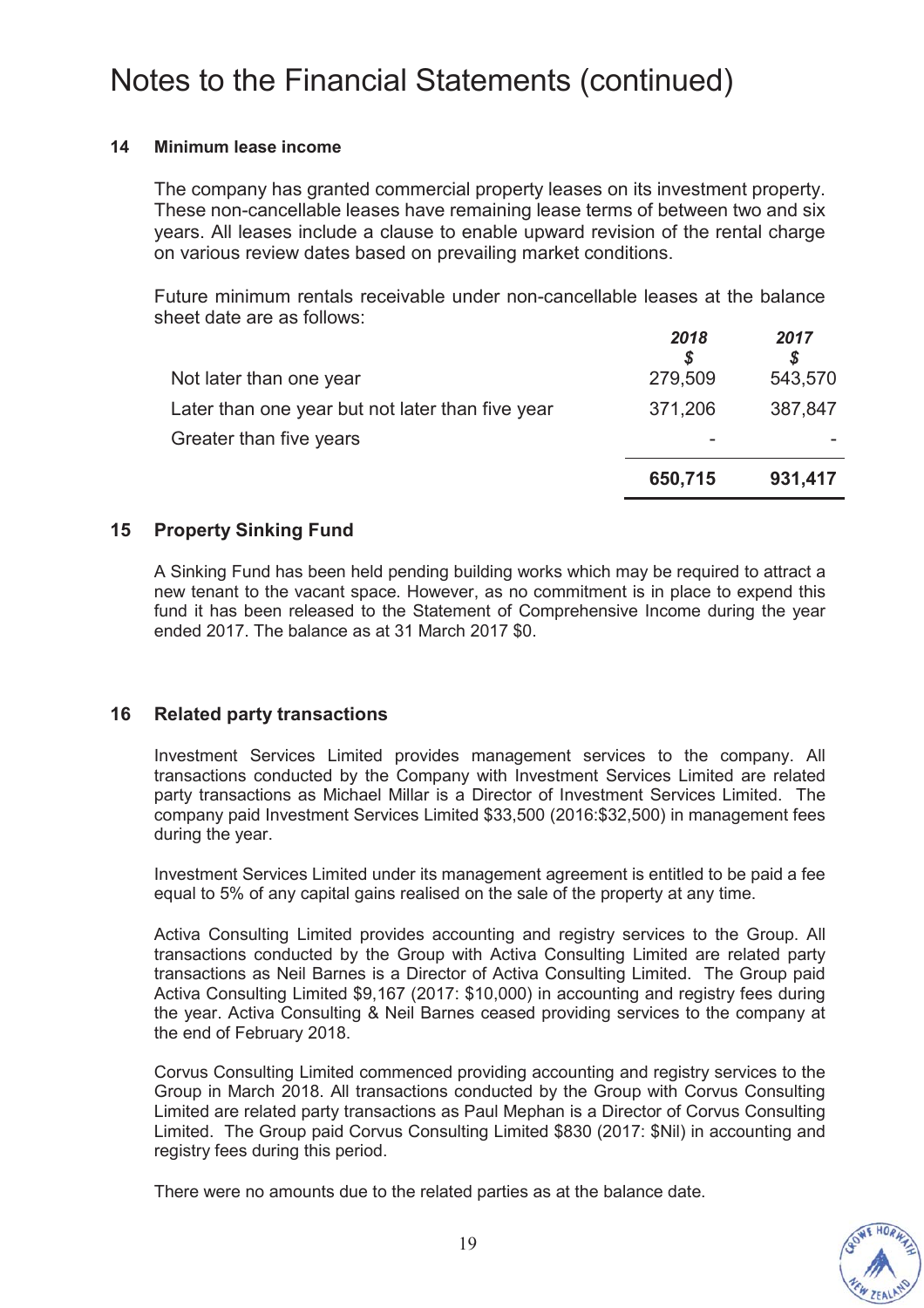### **16 Related party transactions (continued)**

 At balance date the following investments, both direct and indirect, were held by the directors and the Manager:

| <b>Neil Barnes</b>                 | 80,000 shares |
|------------------------------------|---------------|
| <b>Michael Millar</b>              | 20,000 shares |
| <b>Investment Services Limited</b> | 65,000 shares |

### **17 Capital Commitments**

The company had no capital commitments as at 31 March 2018 (2017: nil)

#### **18 Adoption of new and revised reporting standards**

NZ IFRS 9 Financial Instruments comes into effect on 1 January 2018. Springs Road Property Ltd is required to adopt NZIFRS 9 for the financial year end 31 March 2019. Management have assessed NZ IFRS 9 and have found that the impact will be minimal.

NZ IFRS 15 Revenue from Customer Contracts comes into effect on 1 January 2018. Springs Road Property Ltd is required to adopt NZIFRS 15 for the financial year end 31 March 2019. Management have assessed NZ IFRS 15 and have found that the impact will be minimal.

NZ IFRS 16 Leases comes into effect on 1 January 2019 replacing the current standard IAS 17 Leases. Springs Road Property Ltd is required to adopt NZ IFRS 16 for the financial year end 31 March 2020. Springs Road Property is a lessor of investment property, accounting for leases as lessor under the current standards is similar to the new standard and we see minimal impact to recognition, measurement and reporting.

### **19 Contingent Liabilities**

The company has no contingent liabilities as at 31 March 2018. (2017: \$nil)

#### **20 Deferred Tax**

The deferred tax liability relates to timing difference relating to the tax on the depreciation claimed on the properties. The amount reported as deferred tax as at the balance date was \$594,175 (2017: \$589,865).

The deferred tax asset arises from the adjusted losses carried forward in the amount of \$762,310 creating a deferred tax asset at balance date of \$213,449 (2017: \$1,103,775 losses and \$309,057 asset).

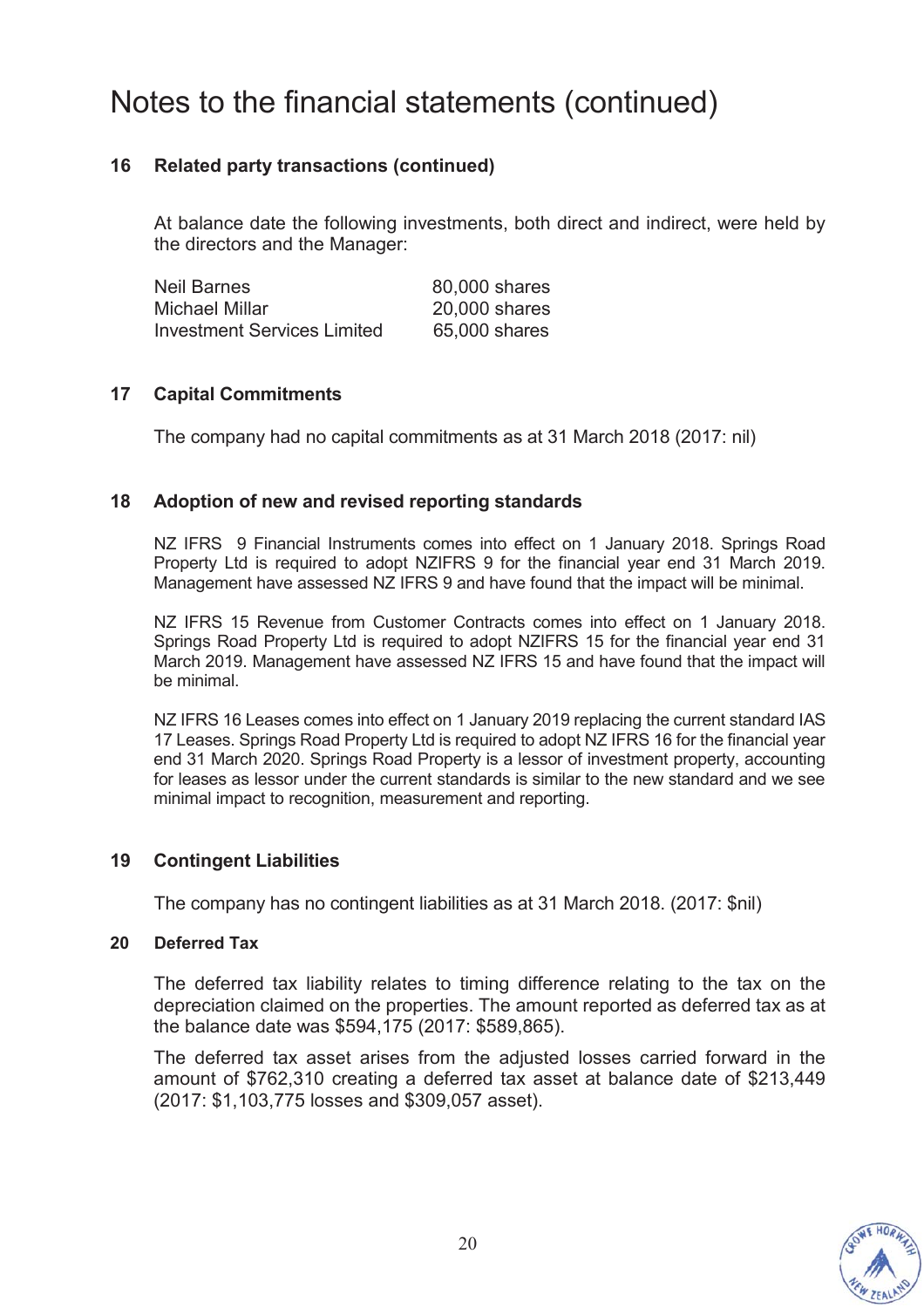### **21 Events occurring after balance date**

New Lease Levels 2 & 3 to CMDHB for a 3-year term commencing 5th April 2018 with two rights of renewal for three years each.

#### **22 Earnings per share**

|                                                                                                                                                           | 2018      | 2017    |
|-----------------------------------------------------------------------------------------------------------------------------------------------------------|-----------|---------|
| Reconciliation of those amounts used as the numerator to<br>profit or loss:<br>Profit for the year and earnings used in basic and<br>diluted EPS          | 140,396   | 446,199 |
| Reconciliation of the weighted average number of shares<br>used as the denominator:<br>Weighted average number of shares used in basic and<br>diluted EPS | 1,053,068 | 578,000 |
| Basic and diluted earnings per share (cents)                                                                                                              | 13.3      | 77.2    |

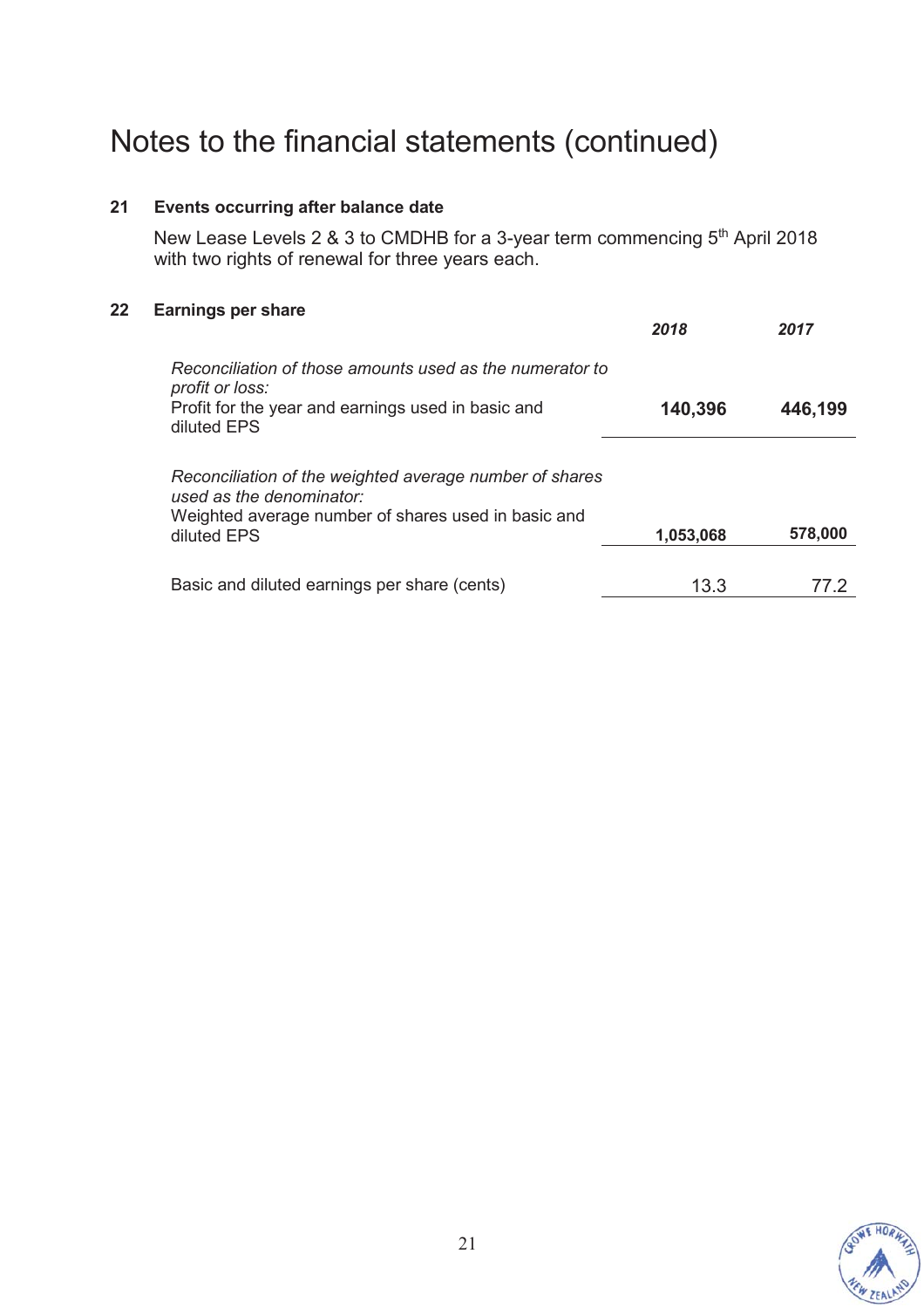

**Crowe Horwath New Zealand Audit Partnership** Member Crowe Horwath International

72 Trafalgar Street Nelson 7010 New Zealand PO Box 10 Nelson 7040 New Zealand Tel +64 3 548 2139 Fax +64 3 548 4901 www.crowehorwath.co.nz

#### **INDEPENDENT AUDITOR'S REPORT**

**To the Shareholders of Springs Road Property Limited** 

#### **Opinion**

We have audited the financial statements of Springs Road Property Limited (the Company) on pages 3 to 21, which comprise the statement of financial position as at 31 March 2018, and the statement of comprehensive income, statement of changes in equity and statement of cash flows for the year then ended, and notes to the financial statements, including a summary of significant accounting policies.

In our opinion, the accompanying financial statements present fairly, in all material respects, the financial position of the Company as at 31 March 2018, and its financial performance and its cash flows for the year then ended in accordance with New Zealand equivalents to International Financial Reporting Standards (NZ IFRS).

#### **Basis for Opinion**

We conducted our audit in accordance with International Standards on Auditing (New Zealand) (ISAs (NZ)). Our responsibilities under those standards are further described in the *Auditor's Responsibilities for the Audit of the Financial Statements* section of our report. We are independent of the Company in accordance with Professional and Ethical Standard 1 (Revised) *Code of Ethics for Assurance Practitioners* issued by the New Zealand Auditing and Assurance Standards Board and the International Ethics Standards Board for Accountants' *Code of Ethics for Professional Accountants (IESBA Code)*, and we have fulfilled our other ethical responsibilities in accordance with these requirements and the IESBA Code. We believe that the audit evidence we have obtained is sufficient and appropriate to provide a basis for our opinion.

Other than in our capacity as auditor we have no relationship with, or interests in, the Company.

#### **Information Other Than the Financial Statements and Auditor's Report**

The Directors are responsible for the other information. The other information comprises the information included in the Management Report and Market Commentary, Report of the Directors to the Shareholders, and the Directory on pages 1 to 2, and page 25, but does not include the financial statements and our auditor's report thereon.

Our opinion on the financial statements does not cover the other information and we do not express any form of audit opinion or assurance conclusion thereon.

In connection with our audit of the financial statements, our responsibility is to read the other information and, in doing so, consider whether the other information is materially inconsistent with the financial statements or our knowledge obtained in the audit or otherwise appears to be materially misstated.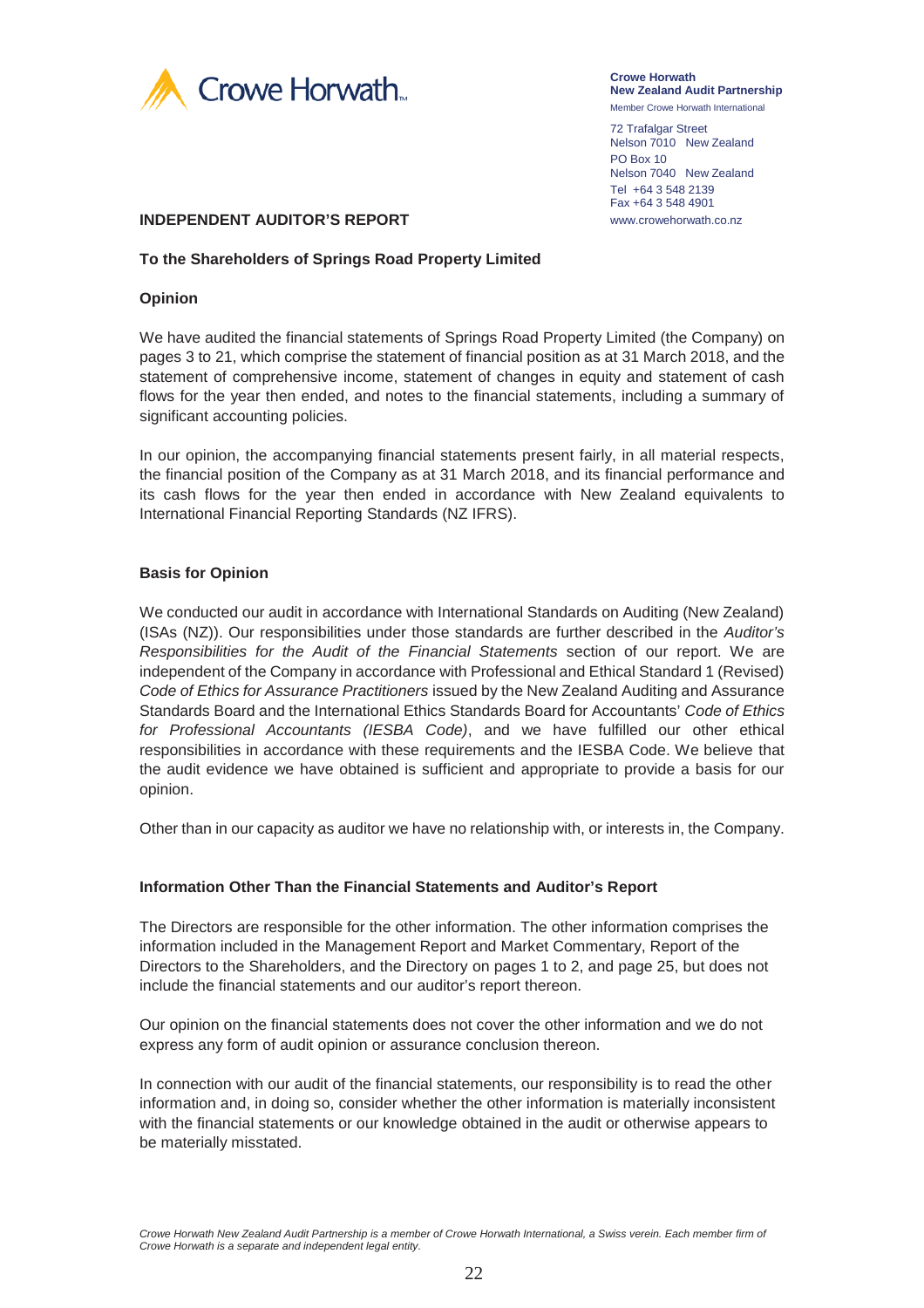If, based on the work we have performed, we conclude that there is a material misstatement of this other information, we are required to report that fact. We have nothing to report in this regard.

#### **Directors' Responsibilities for the Financial Statements**

The Directors are responsible on behalf of the entity for the preparation and fair presentation of the financial statements in accordance with NZ IFRS, and for such internal control as the Directors determine is necessary to enable the preparation of financial statements that are free from material misstatement, whether due to fraud or error.

In preparing the financial statements, the Directors are responsible for assessing the Company's ability to continue as a going concern, disclosing, as applicable, matters related to going concern and using the going concern basis of accounting unless the Directors either intend to liquidate the Company or to cease operations, or have no realistic alternative but to do so.

#### **Auditor's Responsibilities for the Audit of the Financial Statements**

Our objectives are to obtain reasonable assurance about whether the financial statements as a whole are free from material misstatement, whether due to fraud or error, and to issue an auditor's report that includes our opinion. Reasonable assurance is a high level of assurance, but is not a guarantee that an audit conducted in accordance with ISAs (NZ) will always detect a material misstatement when it exists. Misstatements can arise from fraud or error and are considered material if, individually or in the aggregate, they could reasonably be expected to influence the economic decisions of users taken on the basis of these financial statements.

As part of an audit in accordance with ISAs (NZ), we exercise professional judgement and maintain professional scepticism throughout the audit. We also:

- Identify and assess the risks of material misstatement of the financial statements, whether due to fraud or error, design and perform audit procedures responsive to those risks, and obtain audit evidence that is sufficient and appropriate to provide a basis for our opinion. The risk of not detecting a material misstatement resulting from fraud is higher than for one resulting from error, as fraud may involve collusion, forgery, intentional omissions, misrepresentations, or the override of internal control.
- Obtain an understanding of internal control relevant to the audit in order to design audit procedures that are appropriate in the circumstances, but not for the purpose of expressing an opinion on the effectiveness of the Company's internal control.
- Evaluate the appropriateness of accounting policies used and the reasonableness of accounting estimates and related disclosures made by management.
- Conclude on the appropriateness of the use of the going concern basis of accounting by the Directors and, based on the audit evidence obtained, whether a material uncertainty exists related to events or conditions that may cast significant doubt on the Company's ability to continue as a going concern. If we conclude that a material uncertainty exists, we are required to draw attention in our auditor's report to the related disclosures in the financial statements or, if such disclosures are inadequate, to modify our opinion. Our conclusions are based on the audit evidence obtained up to the date of our auditor's report. However, future events or conditions may cause the Company to cease to continue as a going concern.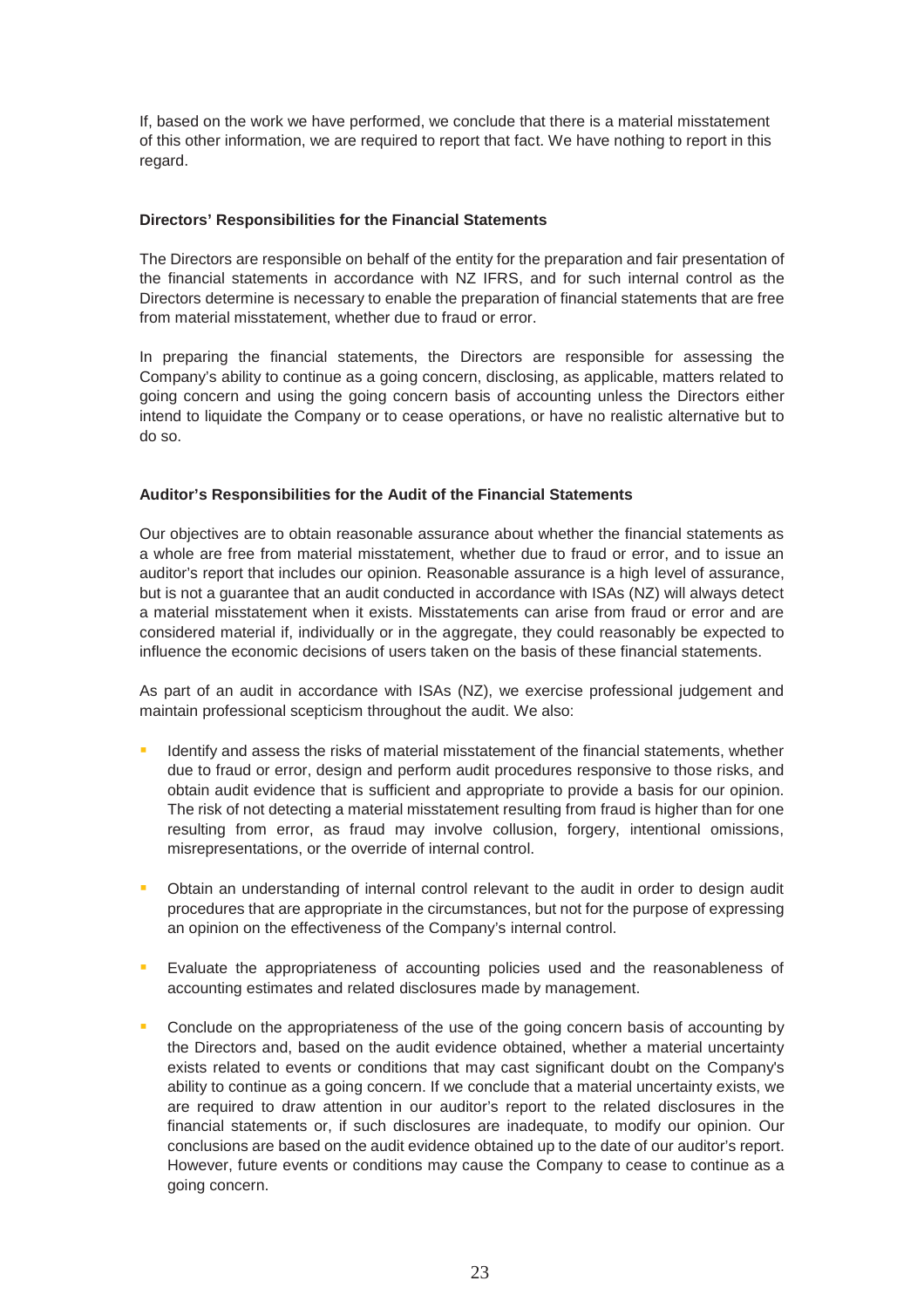**E**valuate the overall presentation, structure and content of the financial statements, including the disclosures, and whether the financial statements represent the underlying transactions and events in a manner that achieves fair presentation.

We communicate with the Directors regarding, among other matters, the planned scope and timing of the audit and significant audit findings, including any significant deficiencies in internal control that we identify during the audit.

We also provide the Directors with a statement that the we have complied with relevant ethical requirements regarding independence, and to communicate with them all relationships and other matters that may reasonably be thought to bear on our independence, and where applicable, related safeguards.

From the matters communicated with the Directors, we determine those matters that are of most significance in the audit of the financial statements of the current period and are therefore the key audit matters. We describe these matters in our report unless law or regulation precludes public disclosure about the matter or when, in extremely rare circumstances, we determine that a matter should not be communicated in our report because the adverse consequences of doing so would reasonably be expected to outweigh the public interest benefits of such communication.

The engagement partner on the audit resulting in this independent auditor's report is Ken Sandri.

For and on behalf of:

Croise Horsett

**Crowe Horwath New Zealand Audit Partnership**  CHARTERED ACCOUNTANTS

Dated at Nelson this 26th day of July 2018